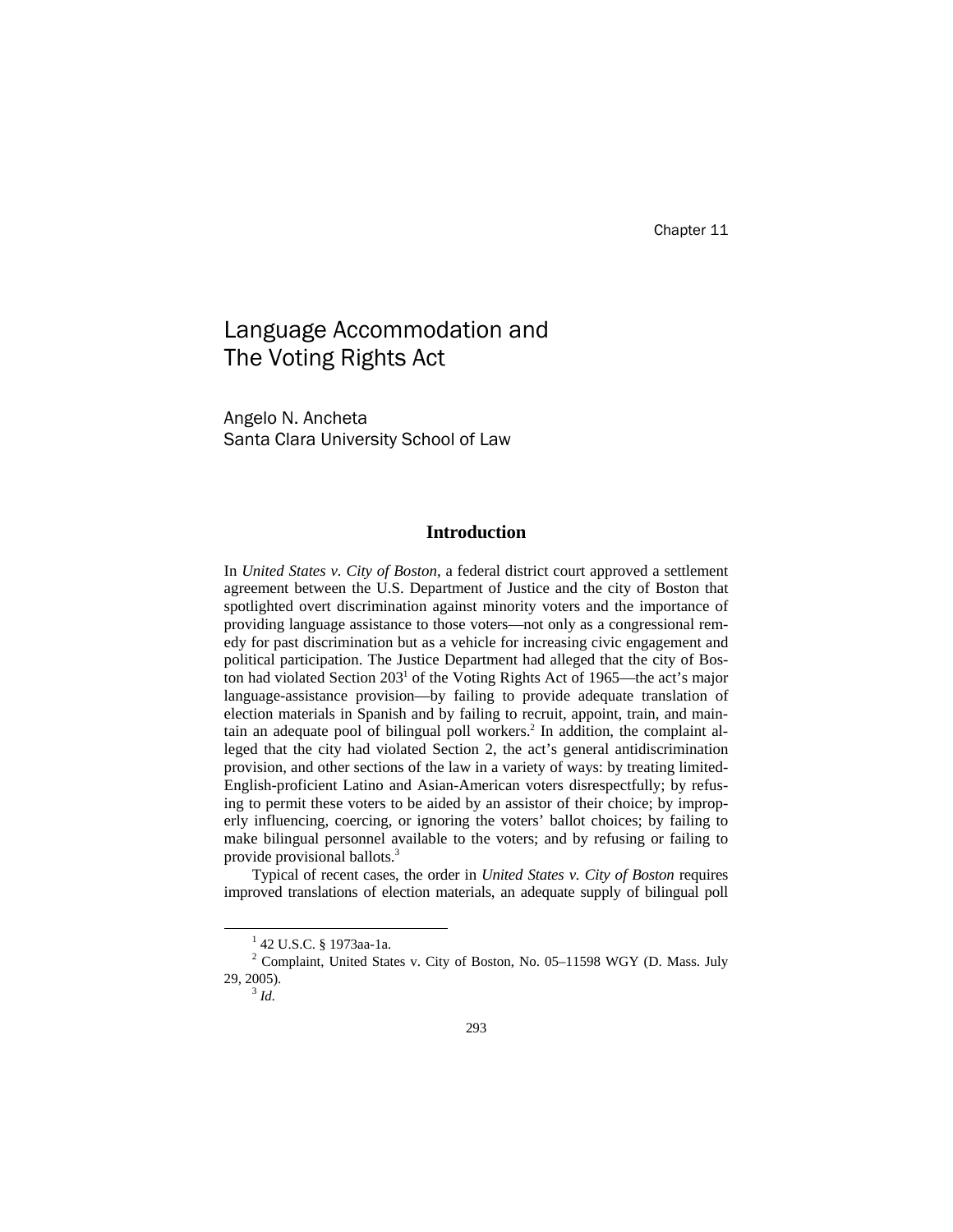workers, greater dissemination of multilingual information, federal election monitoring, the designation of a language-assistance coordinator, and the creation of a community-based advisory body.4 The case is noteworthy, however, because the order extended language-based remedies for Section 2 violations to groups of voters that were not explicitly covered by Section 203's protections. Although the Latino population in Boston was large enough to trigger Section 203 coverage, the populations of limited-English-proficient Chinese Americans and Vietnamese Americans each fell below the statistical thresholds necessary to invoke Section 203.5 As remedies for violations of Section 2, the mandates in *City of Boston* illustrate the central role that language assistance can play in redressing discrimination against limited-English-proficient voters, even if those voters do not constitute a large enough population to invoke formal coverage under Section 203.

Cases such as *United States v. City of Boston* illuminate an important trend in voting rights law, one in which language assistance is not simply a structural remedy bound by the four corners of the act, but a vehicle designed more broadly to accommodate differences among minority voters and to promote meaningful access to the political process. In other recent cases, the Justice Department has obtained settlements that have required language assistance to groups falling below the statistical benchmarks for Section  $203$  coverage,<sup>6</sup> as well as to groups that are not covered by Section 203, such as Arab Americans.<sup>7</sup> Moreover, voluntary assistance to noncovered groups has become increasingly common in major cities with growing immigrant populations. The Chicago Election Board, for example, is required under Section 203 to provide language assistance in Spanish and Chinese, but also provides voluntary assistance in languages such as Polish, Russian, Greek, German, Korean, and Serbian.<sup>8</sup> And the city of Boston, notwithstanding the Justice Department's 2005 lawsuit, had already made commitments to provide voter materials in Spanish, Haitian Creole, Vietnamese, Cape Verdean Creole, Portuguese, Chinese, and Russian.<sup>9</sup>

Yet moving beyond a strictly remedial basis for language assistance under the Voting Rights Act raises significant political and constitutional questions. Political

 $\frac{1}{4}$  United States v. City of Boston, No. 05–11598 WGY (D. Mass. Oct. 18, 2005) (three-judge court).

<sup>&</sup>lt;sup>5</sup> Chinese-American voting age citizens in Boston numbered 9,825, while Vietnamese-American voting age citizens numbered 4,220. *See* Complaint, *United States v. City of Boston*, *supra* note 2, at ¶ 10. 6 *See* Memorandum of Agreement, United States v. San Diego County, No.

<sup>04</sup>CV1273JEG (S.D. Cal. 2004) ¶ 26 (requiring language assistance in Vietnamese where population numbers fell just below 10,000). 7 *See* United States v. City of Hamtramck, No. 00–73541(E.D. Mich. Aug. 7, 2000)

<sup>(</sup>requiring language assistance in Arabic and Bengali as a remedy for voter intimidation and harassment).<br><sup>8</sup> *See* http://www.chicagoelections.com/table\_of\_contents.htm (last visited Sept. 13,

<sup>2006).</sup>

<sup>9</sup> *See* http://www.cityofboston.gov/newbostonians/voterkit.asp (last visited Sept. 13, 2006).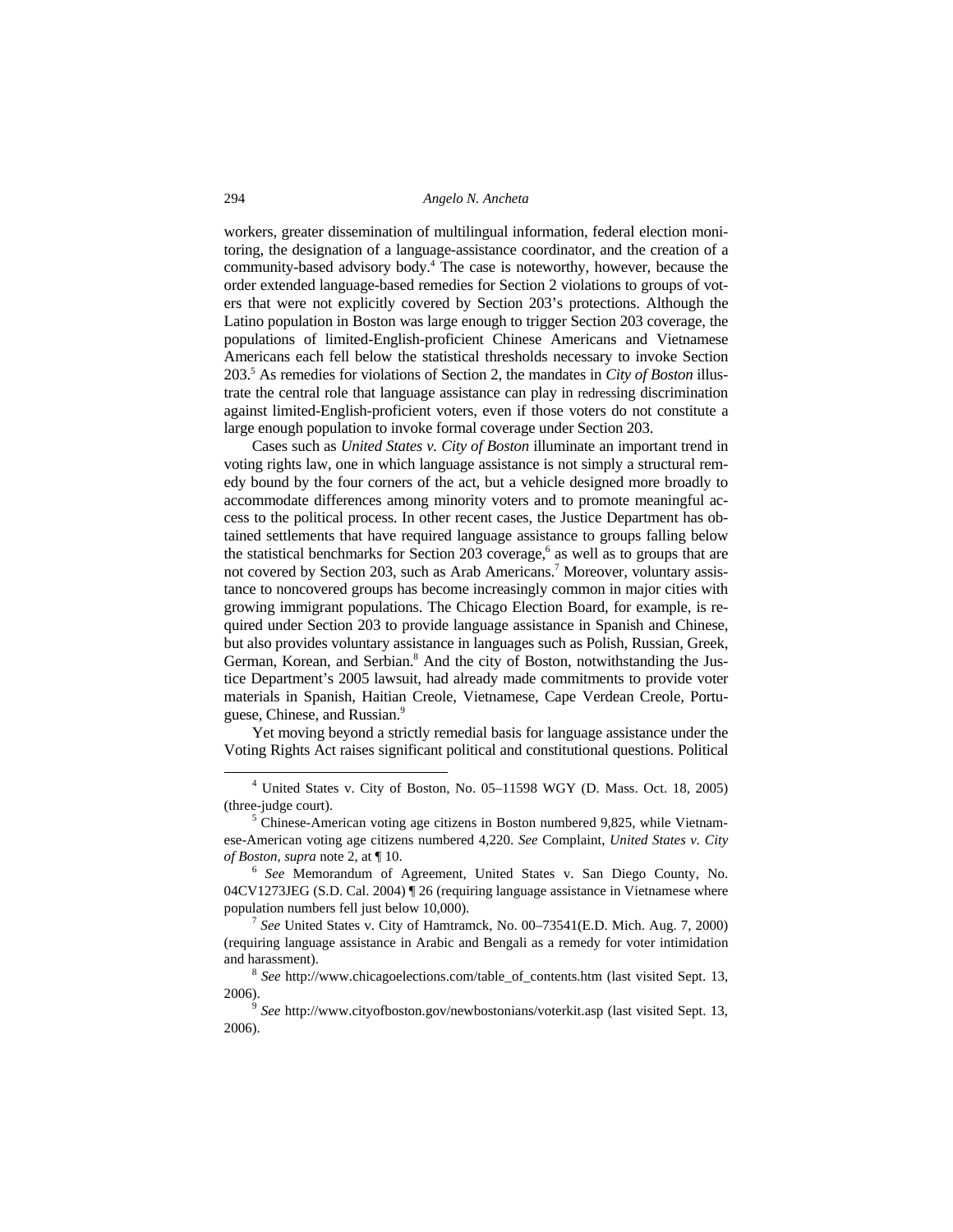support for language assistance in voting is hardly universal. Arguments for English-only elections to limit financial costs and to underscore the role of English as a civic *lingua franca* continue to animate opposition to language assistance under the act. Indeed, there have been numerous attempts in recent years to repeal the act's language assistance provisions, including a proposed amendment in 2006 to H.R. 9, the bill that reauthorized the language assistance provisions for an additional twenty-five years.<sup>10</sup> Moreover, recent U.S. Supreme Court cases have limited the scope of congressional power to remedy constitutional and civil rights violations committed by state governments and have made antidiscrimination litigation increasingly problematic. Without a strong evidentiary record to justify congressional action, legislation designed to enforce guarantees of equality under the Fourteenth and Fifteenth Amendments may be constitutionally suspect.

This chapter examines the expansion of language assistance under the Voting Rights Act from a structural remedy for past discrimination to a broader vehicle of language accommodation that encourages political participation by limited-English-proficient voters. Part I of the chapter examines various antidiscrimination models under the Voting Rights Act, including Section 203 and the act's more general civil rights protections for limited-English-proficient voters. Part II offers a model of language accommodation that expands current voting rights jurisprudence, drawing on legal theories of language rights and extant antidiscrimination standards outside of voting. Part III suggests a framework for incorporating language-accommodation norms into enforcement of the Voting Rights Act, as well as additional vehicles for protecting language rights, such as Title VI of the Civil Rights of 1964 and election laws such as the Help America Vote Act of 2002.

# **I. Language Minorities and the Voting Rights Act**

To trace the growth of language assistance from its roots as a structural antidiscrimination remedy to an evolving norm of language accommodation, this section discusses various language-assistance mandates under the Voting Rights Act. Section 203 of the act is the primary federal mandate requiring assistance to language minorities, but other provisions of the Voting Rights Act provide additional, but underutilized, bases for protecting the rights of limited-Englishproficient voters. The various protections also represent significantly different

 $10$  In July of 2006, during floor votes on the reauthorization of the Voting Rights Act, the House of Representatives defeated, by a vote of 238–185, an amendment offered by Representative Steve King to H.R. 9 that would have eliminated Section 203 of the Voting Rights Act. *See* http://projects.washingtonpost.com/congress/109/house/2/votes/ 372/ Similarly, in August of 1996, the House of Representatives passed H.R. 123, the "Bill Emerson English Language Empowerment Act of 1996," which would have declared English to be the official language of the United States and would have repealed the language assistance provisions of the Voting Rights Act. *See* http://thomas.loc.gov/ cgi-bin/query/z?c104:H.R.123: The Senate did not vote on the bill.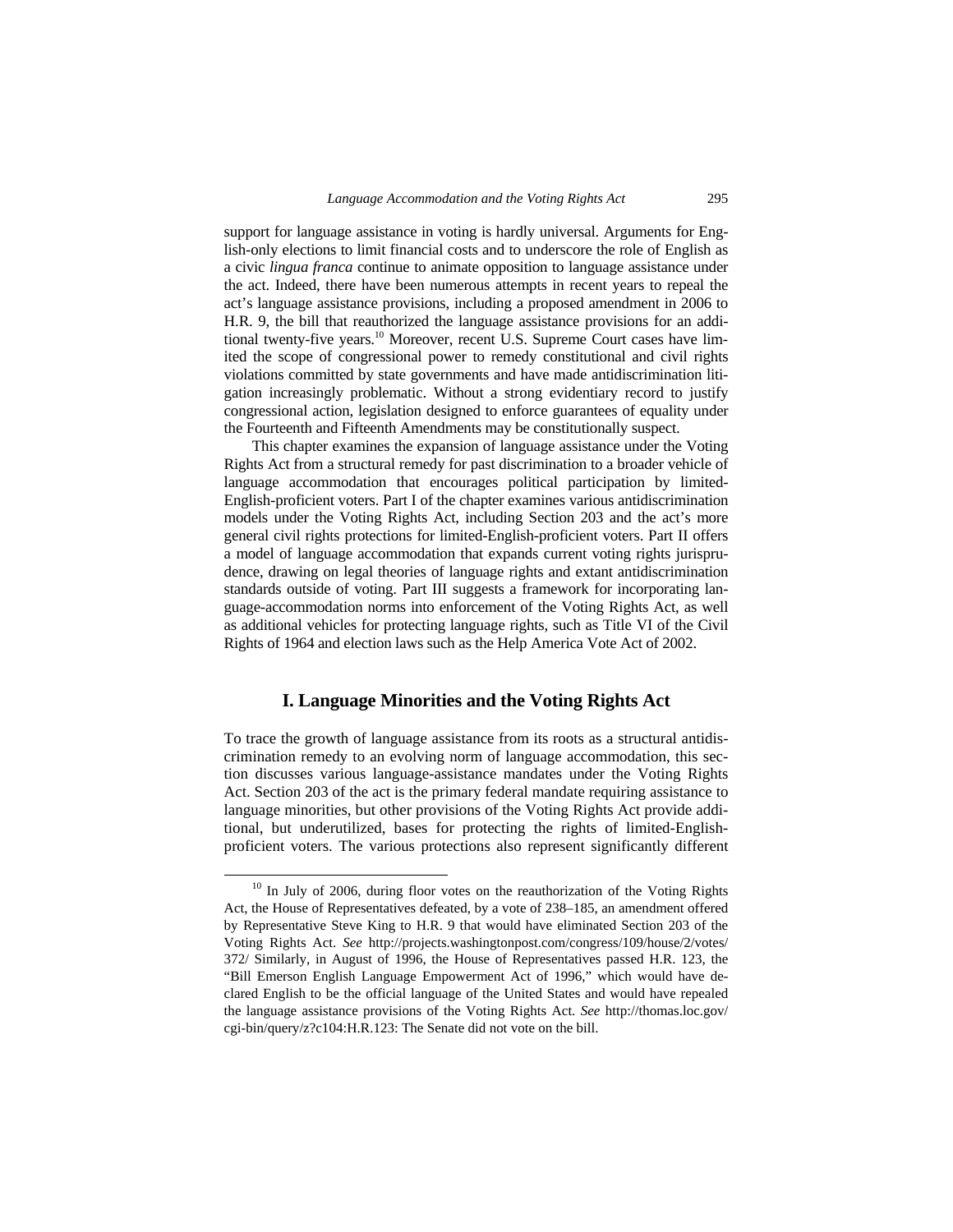models of civil rights enforcement. Language assistance provisions such as Section 203 typify a *structural remediation model* of voting rights law that addresses past discrimination against identified groups. Section 2 of the Voting Rights Act, which has covered language minorities since 1975, typifies the *traditional antidiscrimination model* found in many civil rights laws prohibiting policies of differential treatment and disparate impact against minorities. Finally, Section 208 of the Voting Rights Act, a provision added in 1982 to improve electoral access to disabled and illiterate voters, typifies an *individual accommodation model* that has gained strength in recent years in civil rights enforcement affecting the physically or mentally disabled. Although complementary, the combination of these models nonetheless fails to offer a systematic approach that fully addresses the rights of limited-English-proficient voters.

# **A. Language Minorities and the 1975 Amendments**

By expanding the reach and requirements of the original Voting Rights Act to include language minorities, the 1975 amendments to the Voting Rights Act were designed to promote two major goals. One goal was to clarify the act's coverage of certain racial and ethnic minorities—Latinos in particular—who had suffered discrimination in the political process, but whose group status under the law remained uncertain. Defining the "Hispanic" or "Latino" population was problematic under the original act because its members, by self-designation or by ascription, often eluded clear racial categorization and transcended strict racial labels such as "black" and "white." The "language minority" category was created to ensure full voting rights protections for individuals of "Spanish heritage," as well as for American Indians, Asian Americans, and Alaska Natives.<sup>11</sup>

 <sup>11 42</sup> U.S.C. § 1973l(c)(3); *id.* § 1973aa-1a(e). The legislative history of the 1975 amendments also reveals a clear congressional intent to expand the act's coverage beyond black-white racial discrimination. *See* S. Rep. No. 94–295, at 35–37 (1975), *reprinted in* 1975 U.S.C.C.A.N. 774, 802–04. Although groups such as Asian Americans would have been considered racial groups even under the 1965 act, their addition through the language-minority amendments, along with the addition of Latinos and Native Americans, was grounded in both the Fourteenth Amendment's equal protection guarantees and the Fifteenth Amendment's prohibitions on racial discrimination in voting. Congress relied on equal protection doctrine, under which the courts had already recognized that classifications based on national origin, like racial classifications, were presumptively unconstitutional, as the basis for extending the act to categories that eluded definition based on racial criteria, but were nonetheless the basis for extensive discrimination. *See* Keyes v. School Dist. No. 1, 413 U.S. 189, 197 (1973); Hernandez v. Texas, 347 U.S. 475, 477–79 (1954). However, Congress's choice to employ "language minority" status, rather than a broader and more commonly used category such as "national origin" or "ethnicity," effectively limited the act's coverage to the enumerated groups, excluding other groups that might have been covered under a category defined differently.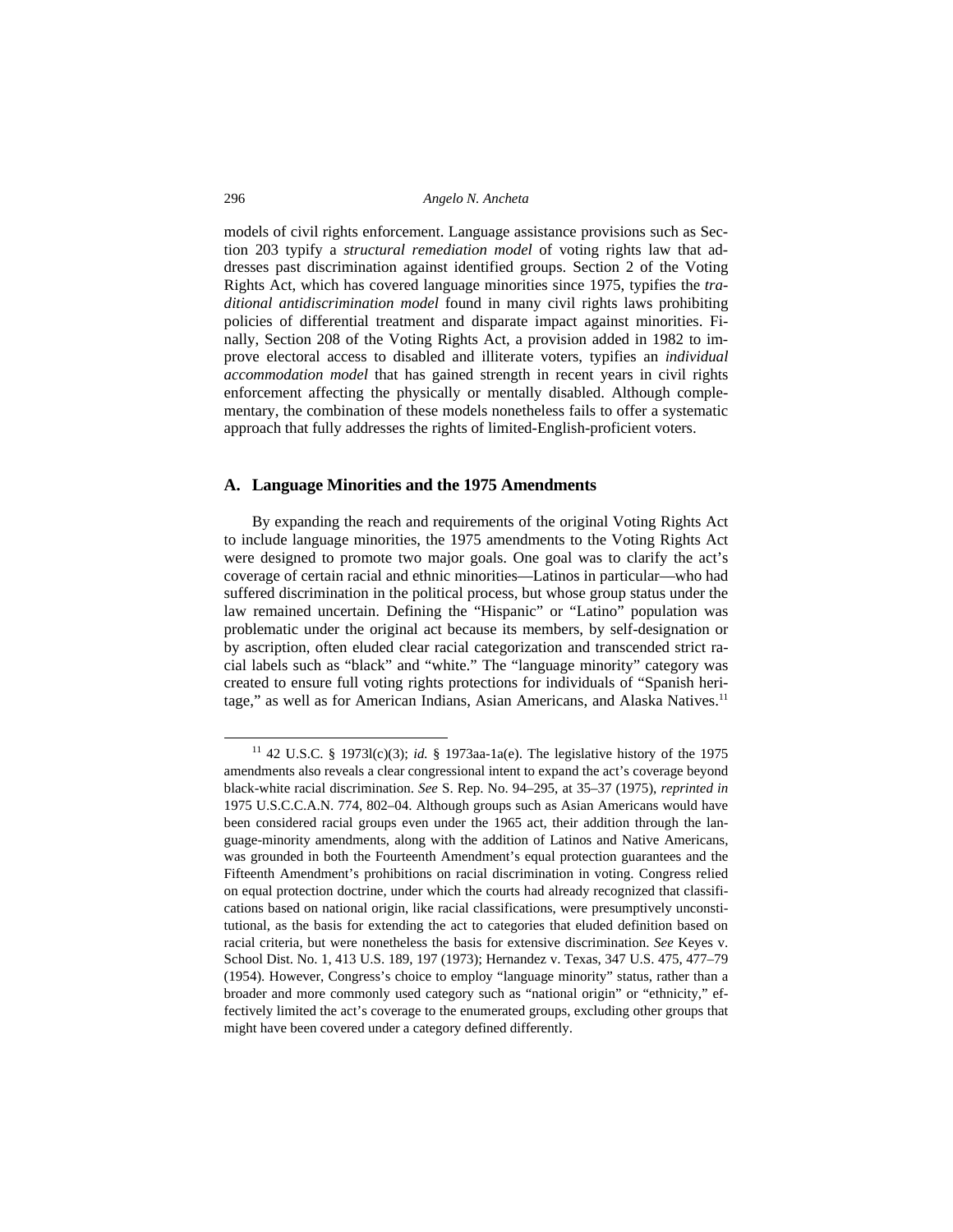Congress amended the Voting Rights Act to incorporate the language minority categories in a manner that ensured that the act's Section 5 preclearance requirements extended to language minority populations.12 Congress also amended Section 2, the general and permanent antidiscrimination provision of the act, to add coverage for language minorities.<sup>13</sup>

A second goal of the 1975 amendments was to establish a set of structural remedies to address both past and ongoing discrimination against limited-Englishproficient minorities.14 Congress determined that educational discrimination, including overt segregation and disparities in public school funding and resource allocations, had led to high rates of illiteracy among language minorities throughout the country.15 These educational inequalities, combined with discrimination

The Congress finds that voting discrimination against citizens of language minorities is pervasive and national in scope. Such minority citizens are from environments in which the dominant language is other than English. In addition they have been denied equal educational opportunities by State and local governments, resulting in severe disabilities and continuing illiteracy in the English language. The Congress further finds that, where State and local officials conduct elections only in English, language minority citizens are excluded from participating in the electoral process. In many areas of the country, this exclusion is aggravated by acts of physical, economic, and political intimidation. The Congress declares that, in order to enforce the guarantees of the fourteenth and fifteenth amendments to the United States Constitution, it is necessary to eliminate such discrimination by prohibiting English-only elections, and by prescribing other remedial devices.

#### 42 U.S.C. § 1973b(f)(1). In addition, Section 203(a) states:

The Congress finds that, through the use of various practices and procedures, citizens of language minorities have been effectively excluded from participation in the electoral process. Among other factors, the denial of the right to vote of such

 $12$  42 U.S.C. § 1973b(f). Section 5 requires state and local governments with an extensive history of discrimination that has resulted in depressed minority political participation to "preclear" any changes to their electoral procedures either through administrative review by the Department of Justice or a declaratory judgment by a three-judge panel of the U.S. District Court for the District of Columbia. A change must have neither a discriminatory purpose nor a discriminatory effect. 42 U.S.C. § 1973c. Moreover, the act's ban on the use of a voting "test or device" was extended to ban English-only procedures for elections where a language-minority group constitutes over 5% of the voting age population. 42 U.S.C. § 1973b(f)(3).<br><sup>13</sup> 42 U.S.C. § 1973(a).

 $14$  Section 4(e) of the original Act had already recognized the connection between English-language-proficiency and voting discrimination in the case of Puerto Rican voters, many of whom had been educated in Spanish-dominant educational environments; the act prohibits English-only literacy tests for "persons educated in American-flag schools in which the predominant classroom language was other than English." 42 U.S.C. § 1973b(e). The U.S. Supreme Court upheld the constitutionality of Section 4(e) in *Katzenbach v. Morgan*, 384 U.S. 641 (1966).<br><sup>15</sup> Section 4(f)(1) states: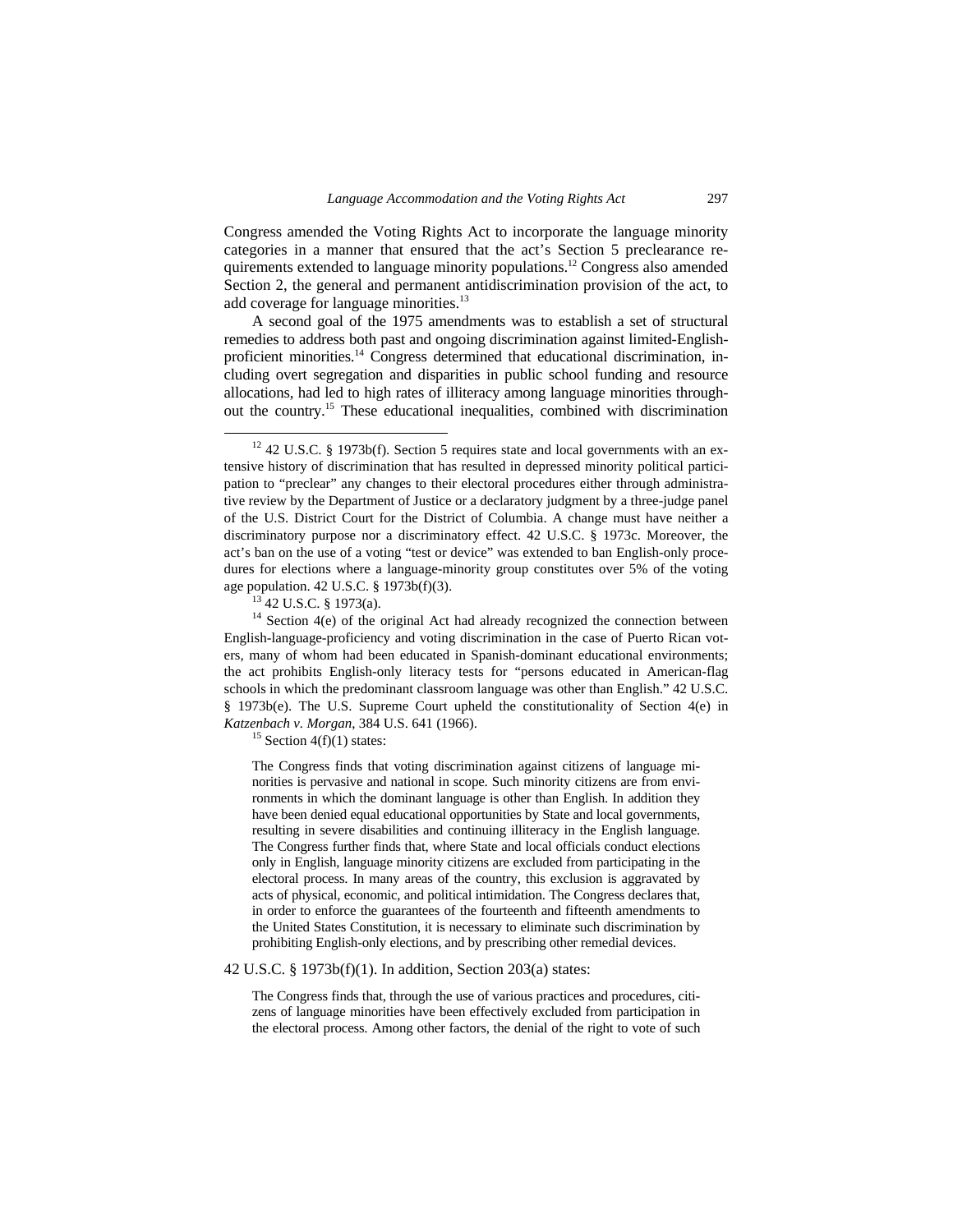and intimidation in the electoral process, produced low rates of voter registration and voting among language-minority groups.16 Congress thus recognized the denial of voting rights inherent in many English-only election procedures and created two remedial vehicles requiring translated election materials, oral interpretation and aid, and other language-sensitive assistance: Section 4(f) and Section 203. Because Congress found nationwide discrimination affecting language minorities, neither of the provisions requires proof of intentional discrimination or discriminatory effect by a local jurisdiction; implementation requires only that the jurisdiction satisfy the appropriate triggering formula.

Section 4(f), which targets a limited number of jurisdictions with long histories of discrimination, prohibits English-only materials and requires language assistance in areas that satisfy a triggering formula that combines a languageminority group's size (over 5%), the use of English-only procedures, and low voter registration and turnout.<sup>17</sup> Under Section 203, which applies nationwide, a variety of triggering formulas assess minority group size and high rates of illiteracy (measured by educational completion below the fifth grade) to determine language-assistance coverage. As originally enacted and as amended in 1982, Section 203 mandates language assistance in a state or political subdivision in which more than 5% of the voting-age citizens are members of a language-minority group and are limited-English-proficient, and where the illiteracy rate for that group exceeds the national illiteracy rate.18 To address the problem of excluding coverage for large numbers of language-minority voters who might not meet the 5% test in many of the country's largest population centers, Congress amended Section 203 in 1992 to impose an additional test focusing on absolute numbers: a jurisdiction

minority group citizens is ordinarily directly related to the unequal educational opportunities afforded them, resulting in high illiteracy and low voting participation. The Congress declares that, in order to enforce the guarantees of the fourteenth and fifteenth amendments to the United States Constitution, it is necessary to eliminate such discrimination by prohibiting these practices, and by prescribing other remedial devices.

42 U.S.C. § 1973aa-1a(a). 16 See *id.*

 $\overline{\phantom{a}}$ 

 $17$  Section 4(f) prohibits English-only materials and requires language assistance in states and political subdivisions where (1) over 5% of the voting age citizens were, on November 1, 1972, members of a language-minority group, (2) where registration and election materials were provided only in English on that date, and (3) less than 50% of the voting-age citizens were registered to vote or voted in the 1972 presidential election. 42 U.S.C. § 1973b(f)(4); 42 U.S.C. § 1973b(b). By using information from 1972, the section focuses on areas with more serious histories of discrimination. Additionally, jurisdictions that satisfy the triggering formula must obtain preclearance of changes in election procedures under Section 5 of the Act, *See* 42 U.S.C. § 1973c.<br><sup>18</sup> 42 U.S.C. § 1973aa-1a(b)(2)(A). Congress amended Section 203 in 1982 to re-

quire that a language-minority group also be limited-English-proficient in order to satisfy the statistical benchmark, which led to a reduction in the number of eligible jurisdictions. *See* H.R. Rep. No. 102–655, at 7 (1992), *reprinted in* 1992 U.S.C.C.A.N. 766, 771.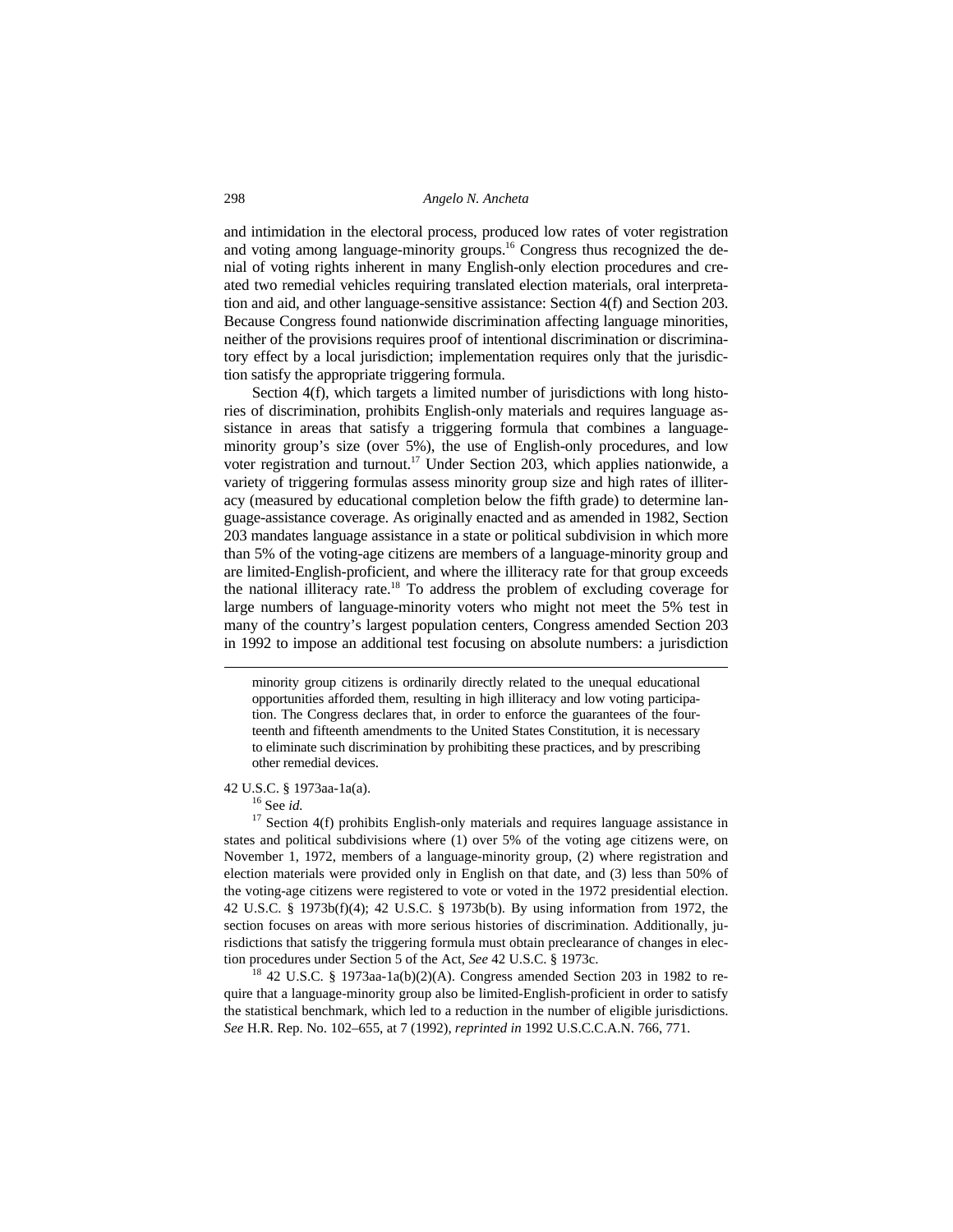with a language-minority group constituting a population with over 10,000 votingage limited-English-proficient citizens and possessing an illiteracy rate above the national average is also covered.19

Although designed to be temporary measures, the language-assistance provisions of the act have been in place for over three decades and were extended in 2006 for an additional twenty-five years.20 Notwithstanding this history, recent litigation and election monitoring by community-based organizations have illuminated ongoing problems of noncompliance with the act and its implementing regulations.<sup>21</sup> Common problems have revolved around inadequate numbers of trained bilingual poll workers, incomplete or insufficient amounts of translated election materials, and the failure to develop translated materials for the Internet and other electronic media. Group-specific issues such as transposing or incorrectly translating candidate names in Asian languages such as Chinese or Korean, mistranslating ballot initiative and referendum language, and establishing differential screening procedures for language-minority voters have been well documented.<sup>22</sup>

In addition, monitoring groups have chronicled numerous instances of voter intimidation, harassment, and discrimination (including the denial of ballots) against limited-English-proficient voters in many areas covered by Section 4(f) and Section 203.23 Enforcement of Section 203 by the Justice Department has been inconsistent as well. As the department's Voting Rights Section itself has divulged, more litigation had been filed since May 2004 than had been filed in the prior eight years, $^{24}$  which partly reflects the addition of new jurisdictions and

 <sup>19 42</sup> U.S.C. § 1973aa-1a(b)(2)(A)*.* The 1992 amendments also expanded Section 203's coverage to include political subdivisions that contain all or any part of an Indian reservation in which over 5% of the residents are members of a single language group, are limited-English-proficient, and possess an illiteracy rate exceeding the national average. *Id.* <sup>20</sup> Fannie Lou Hamer, Rosa Parks, and Coretta Scott King Voting Rights Act Reau-

thorization and Amendments Act of 2006, Pub. L. No. 109–246, 120 Stat. 577 (2006). President Bush signed the reauthorization bill into law on July 27, 2006.<br><sup>21</sup> Recent language minority litigation by the U.S. Justice Department is highlighted

at http://www.usdoj.gov/crt/voting/litigation/caselist.htm#sec203cases (last visited Sept. 13, 2006). 22 *See* National Asian Pacific American Legal Consortium, Sound Barriers: Asian

Americans and Language Access in Election 2004 (2005); Asian American Legal Defense and Education Fund, Asian American Access to Democracy in the 2004 Elections (2005); Glenn D. Magpantay, *Asian American Access to the Vote: The Language Assistance Provisions (Section 203) of the Voting Rights Act and Beyond,* 11 ASIAN L. J. 31, 37–48 (2004). 23 Magpantay, *supra* note 22; Barry H. Weinberg & Lyn Utrecht, *Problems in Amer-*

*ica's Polling Places: How They Can Be Stopped,* 11 TEMP. POL. & CIV. RTS. L. REV. 401, 410-15 (2002). 24 http://www.usdoj.gov/crt/voting/sec\_203/activ\_203.htm#enforcement (last visited

Sept. 13, 2006).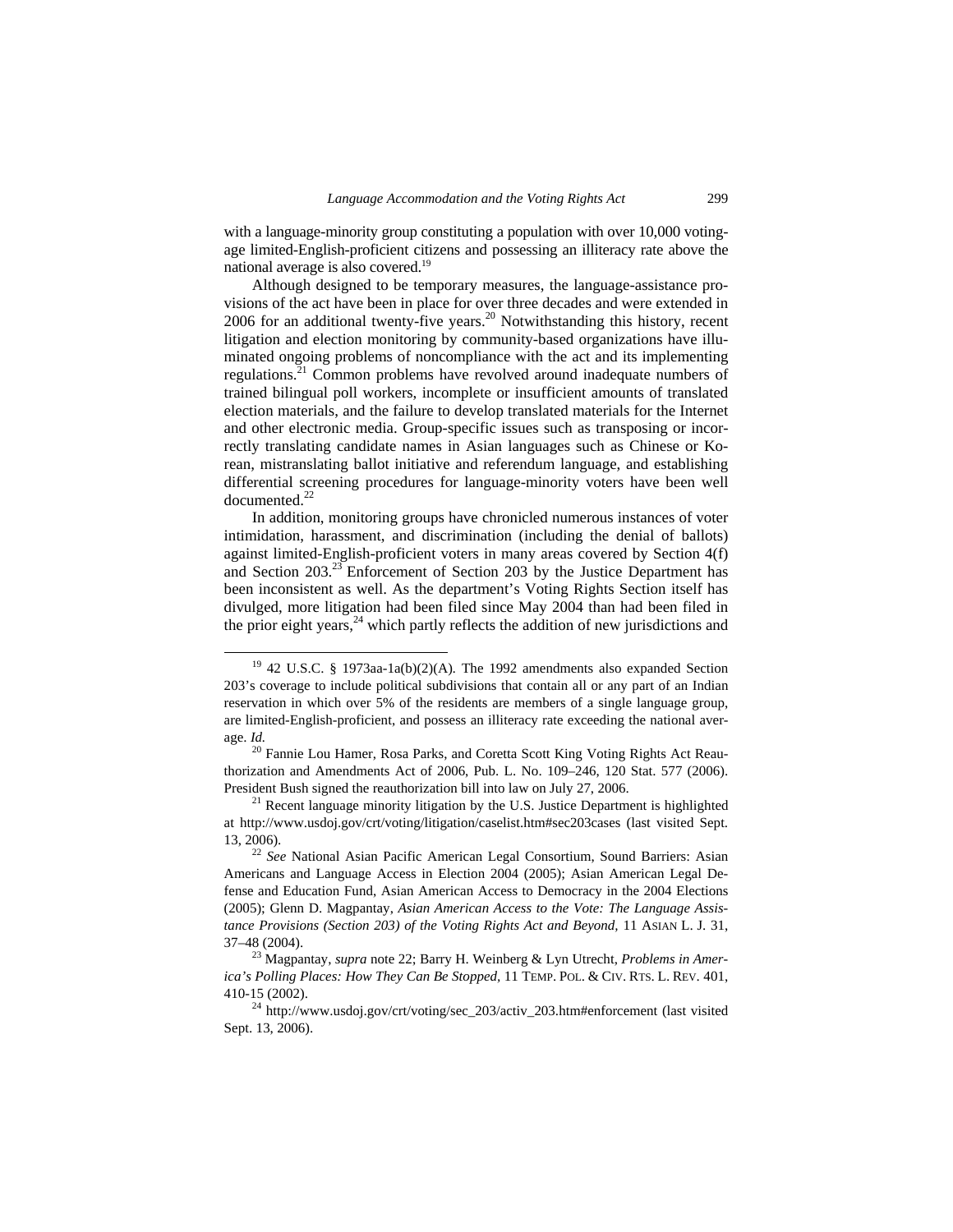language groups following the decennial census of 2000, but no doubt also reflects significant underenforcement of Section 203 in previous years.

# **B. The Structural Remediation Model and the Language-Assistance Provisions**

Like the Voting Rights Act's preclearance requirement, Section 4(f) and Section 203 are predicated on congressional findings of past discrimination and are designed to create structural remedies that are limited in time and scope. Consistent with their origins as remedial devices, Section 4(f) and Section 203 restrict their coverage in a number of important ways. First, the definition of "language minority" is limited to specific groups that Congress determined to have suffered significant discrimination in education and in the political process. Only language groups whose members are of Spanish heritage, American Indian, Asian American, or Alaska Native are covered. Congress has chosen to omit limited-Englishproficient voters from other racial and ethnic groups from the act because discrimination against other groups has not been as serious and has not resulted in comparably depressed levels of political participation.<sup>25</sup> Thus, limited-Englishproficient voters whose primary language is European (other than Spanish), African, Middle Eastern, or Caribbean are not covered by the Voting Rights Act's language-assistance mandates, group population size or level of illiteracy notwithstanding.<sup>26</sup>

Second, the coverage mechanisms under Section 4(f) and Section 203 reflect Congress's employment of cost-benefit tradeoffs that limit assistance to the largest language-minority populations. The right to receive governmental assistance in one's primary language is triggered only if one's group size is substantial and can justify the government's expense of providing assistance. Surpassing either the 5% benchmark or the numerical benchmark of 10,000 invokes Section 203's language assistance requirements and any attendant rights. However, no statutory right to government-sponsored language assistance attaches—and thus none can be denied through English-only procedures—if a voter is a member of a language-minority group that is too small by congressional standards. $27$ 

 <sup>25</sup> *See* S. Rep. No. 94–295, at 31 (1975), *reprinted at* 1975 U.S.C.C.A.N. 774, 798 (highlighting census data showing that political participation rates in the 1972 presidential election for voters of European origin greatly exceeded the rates for languageminority groups).  $26$  These groups can, however, be protected against violations of Section 2 of the

Voting Rights Act on the basis of racial discrimination, and language assistance may be an appropriate remedy to address the Section 2 violation.<br><sup>27</sup> Even with these various limitations, many states and political subdivisions are

covered by Section 4(f) and Section 203. *See* 28 C.F.R. pt. 55 & app. All of Alaska (for Alaskan Native languages), Arizona (for Spanish), and Texas (for Spanish) are covered by Section 4(f), as are political subdivisions in seven states (for Spanish or American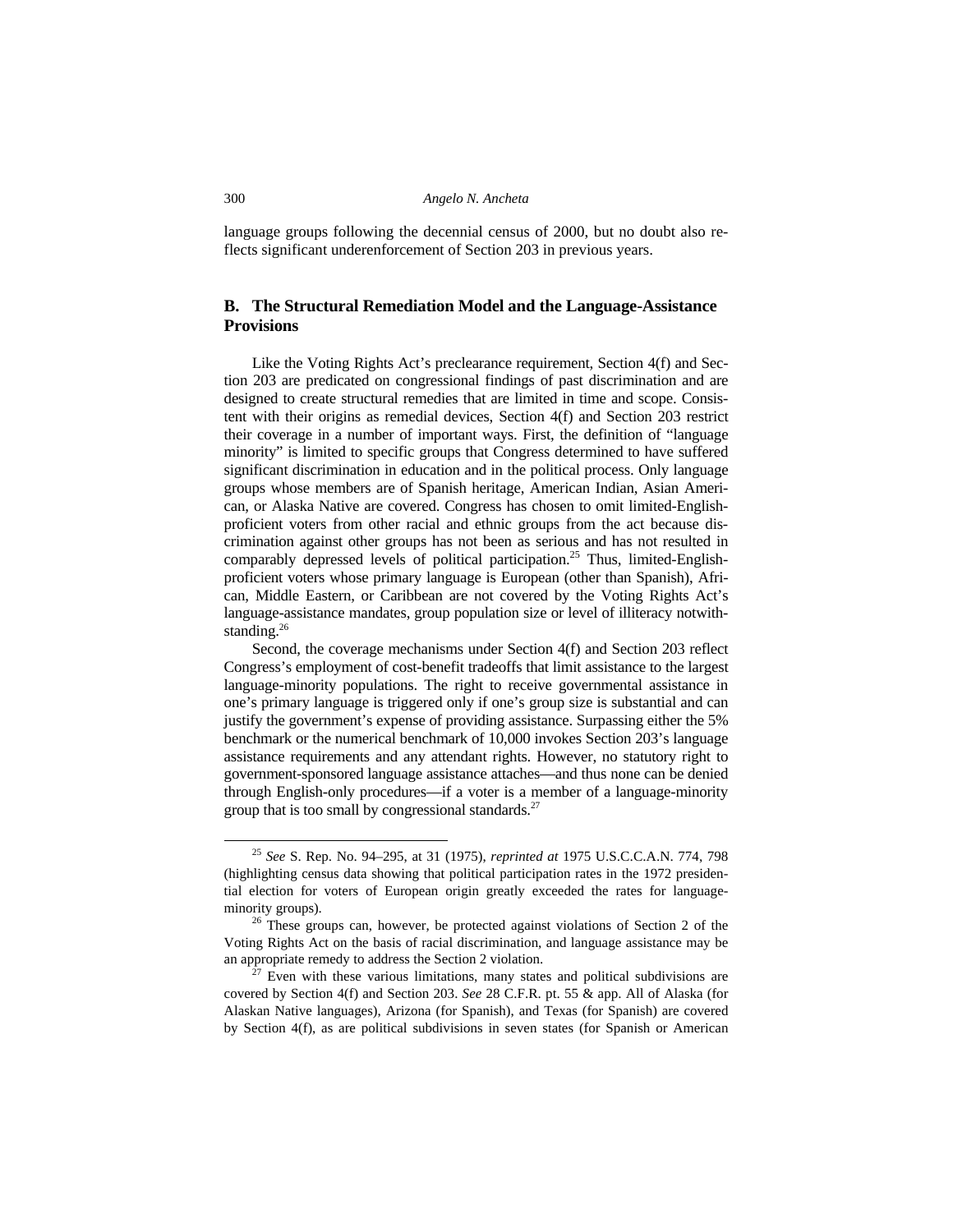Third, Section 203's illiteracy preconditions require a clear relationship between educational inequality and language assistance. Congress's findings have documented the links between discrimination in education, high levels of illiteracy, and depressed political participation. While a sizable language-minority group may contain high numbers of adult immigrants who were educated abroad and completed their education beyond the fifth-grade level, large numbers of the same group might lack *English* literacy above the fifth-grade level, which can differ significantly from a figure based solely on grade completion. Thus a language group might not satisfy the requirement that the group's illiteracy rate exceed the national rate, even though many voters might lack the necessary proficiency in English to participate in the political process.<sup>28</sup> The act's illiteracy requirements ignore this distinction and make the connection between past discrimination in U.S.-based education and language-assistance remedies especially strong. The language assistance provisions thus establish a remedial structure that is inherently cabined and subject to cost-benefit balancing.

# **C. Alternative Enforcement Models: Section 2 and Section 208**

The act offers additional protections to limited-English-proficient voters through two other enforcement models: (1) the general antidiscrimination provision contained in Section 2 of the act and (2) the voting assistor of choice provision contained in Section 208 of the act. Both of these sections—applied in tandem with Section 203 claims—have been employed in recent Justice Department litigation designed to promote language assistance in local jurisdictions. Neither model, however, provides sufficient protections to limited-English-proficient voters to ensure widespread and meaningful access to the vote.

l

Indian languages). Section 203's coverage extends to jurisdictions in over thirty states, with some covered for multiple language groups. For example, California's Los Angeles County must provide assistance to Spanish-speakers and five Asian-language groups (Chinese, Filipino, Japanese, Korean, and Vietnamese); Arizona's Pima County must provide assistance in Spanish and two American Indian languages (Yaqui and Tohono O'Odham); and Alaska's Lake and Peninsula Borough must provide assistance in Athabascan, Aleut, and Eskimo. *See* Voting Rights Act Amendment of 1992, Determinations Under Section 203, 67 Fed. Reg. 48871 (July 26, 2002).<br><sup>28</sup> In the 1990s, for example, Korean-American voters in Los Angeles County, de-

spite possessing over twice the population needed to satisfy the 10,000 numerical benchmark, did not qualify for language assistance because their illiteracy rate did not exceed the national rate. *See* Magpantay, *supra* note 22, at 50. After the 2000 census, Korean Americans were covered under Section 203 because census data revealed a group illiteracy rate above the national average. *See* Voting Rights Act Amendment of 1992, Determinations Under Section 203, 67 Fed. Reg. 48871 (July 26, 2002).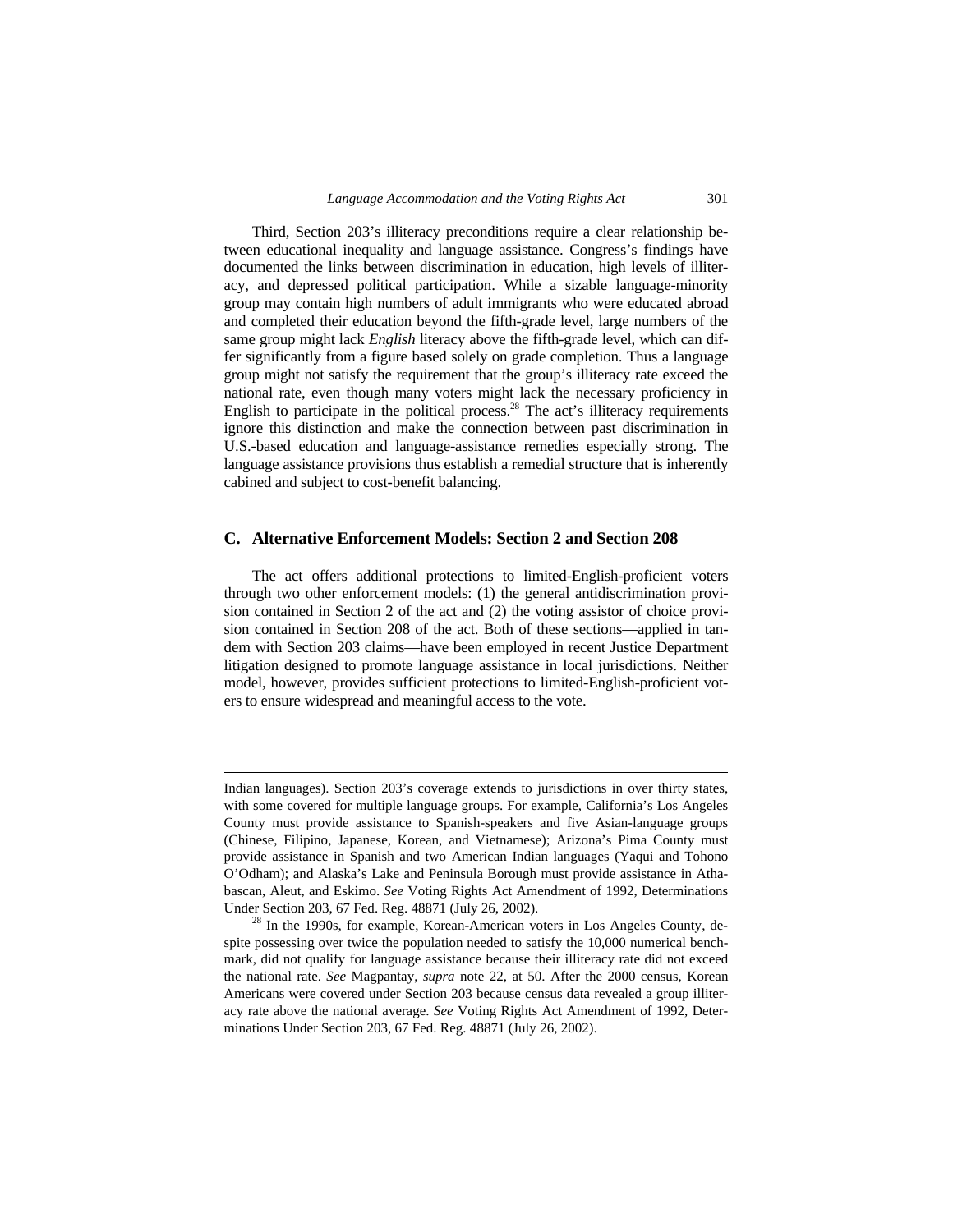# *1. Section 2 and the Traditional Antidiscrimination Model*

By prohibiting policies that can result in a denial or abridgement of the right to vote, Section 2 offers the most general scope of protection for language minorities under the Voting Rights Act. Like other federal antidiscrimination statutes such as Title  $VI^{29}$  and Title  $VII^{30}$  of the Civil Rights Act of 1964 and their accompanying regulations, Section 2 applies nationwide, has no numerical trigger based on group size, and requires a determination of either intentional discrimination or discriminatory effects resulting from a challenged practice. Section 2 is unusual among federal antidiscrimination laws, however, in that its protections beyond race or color are circumscribed by the definition of language minorities; Section 2 is bound by the same definition that applies to Section 4(f) and Section  $203<sup>31</sup>$  Section 2 is thus more explicit than other antidiscrimination laws in recognizing language minority discrimination, but individuals or groups who fall outside the protected language-minority classes cannot assert claims unless their allegations are based on race or color.<sup>32</sup>

In practice, Section 2 litigation on behalf of language minority plaintiffs has not typically focused on language-based discrimination. Most claims have involved vote dilution, such as challenges to discriminatory at-large election systems or redistricting plans and have proceeded as if they were race-based claims. However, in *United States v. City of Hamtramck,* language assistance did play a central role in the remedial portion of a consent decree involving racial discrimination. The *Hamtramck* case revolved around race- and color-based claims brought on behalf of Arab-American and darker-skinned Asian-American voters whose citizenship and voter qualifications were challenged by members of a private citizens group during the November 1999 election in Hamtramck, Michigan—a problem that local election officials did not address. $33$  In order to address voter intimidation and harassment, the *Hamtramck* settlement required the training of officials on appropriate procedures for challenging voters and on methods to address voter intimidation. The consent decree went further and required that notices be prepared in English, Arabic, and Bengali to inform voters about the new practices and that bilingual workers be hired to assist on election day. Language assistance thus became a significant element of a remedy for Section 2 violations based on race and color, but not on language discrimination *per se*.

 <sup>29 42</sup> U.S.C. §§ 2000d- 2000d-4a.

<sup>30 42</sup> U.S.C. § 2000e et seq.

<sup>31</sup> In *Hernandez v. Woodard*, 714 F.Supp. 963, 968–69 (N.D. Ill. 1989), a federal district court found that Section 2 claims on behalf of language minorities need not be

coupled with Section 203's statistical threshold (5%) in order to move forward. 32 Recent case law interpreting the Fifteenth Amendment's prohibition on racial discrimination in voting to include ancestry-based classifications may provide support for a broader interpretation of "race" under the Voting Rights Act. *See, e.g.,* Rice v. Cayetano, 528 U.S. 495 (2000).<br><sup>33</sup> United States v. City of Hamtramck, No. 00–73541 (E.D. Mich. Aug. 7, 2000).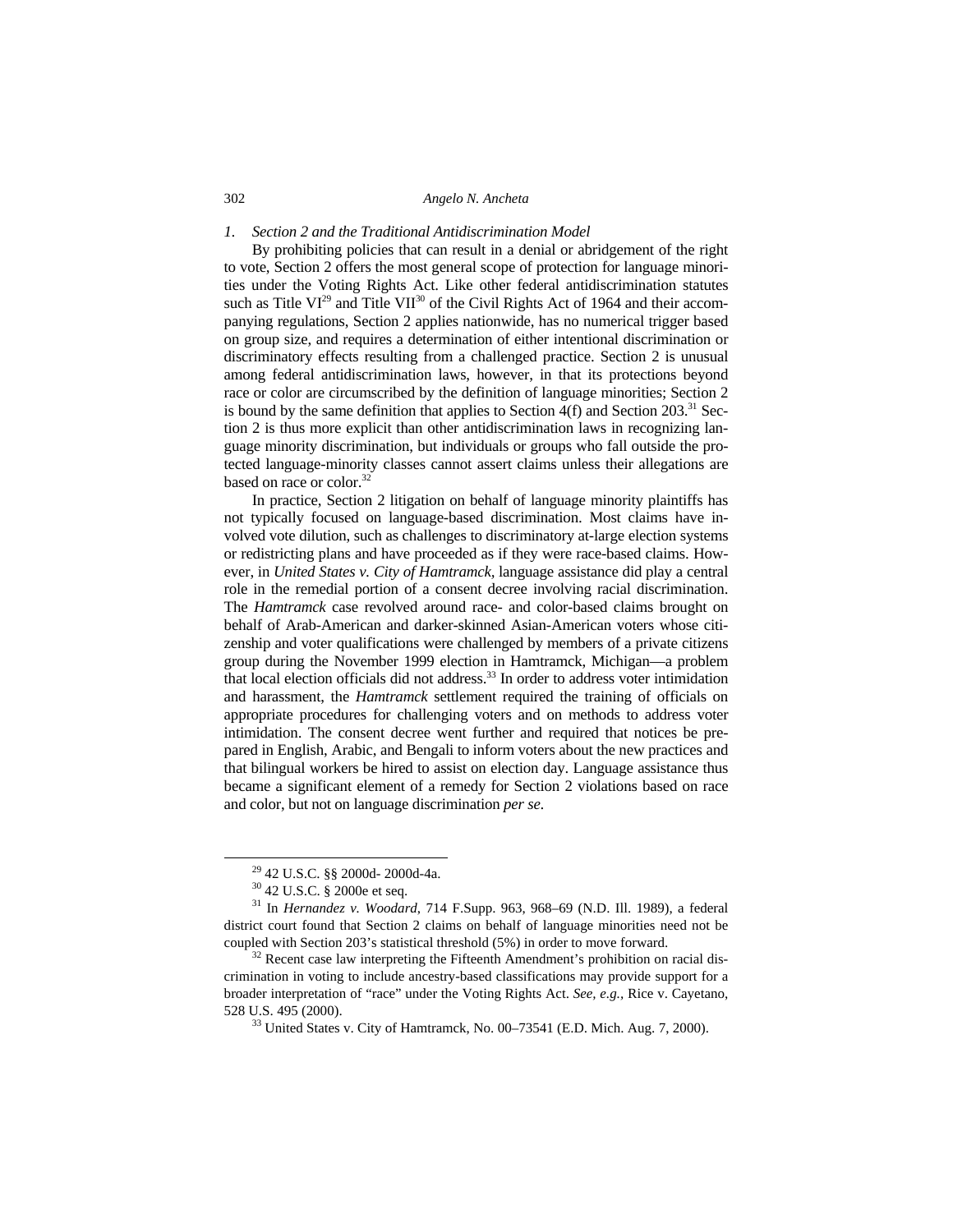Section 2 claims predicated on limited-English-proficiency are uncommon and have only recently appeared in conjunction with section 203 enforcement actions by the Department of Justice.<sup>34</sup> In *United States v. City of Boston*, for instance, the Justice Department alleged that the city had violated Section 203 by failing to provide adequate Spanish-language assistance, but also alleged several Section 2 violations involving Spanish speakers—as well as limited-Englishproficient Chinese-American and Vietnamese-American voters who had been treated disrespectfully by election workers and had been ignored or improperly influenced in making ballot choices—and a Help America Vote Act violation that these voters had been denied provisional ballots.<sup>35</sup> The consent decree resolving the *Boston* case included a set of policies common in Section 203 settlement agreements—improved translations of materials, employment of a sufficient number of bilingual poll workers, dissemination of multilingual information, federal monitoring, and the development of a language-assistance coordinator position and a community-based advisory body. However, the Section 2 remedies were merged with Section 203 mandates by requiring language assistance to all three groups, even though only one group (Spanish speakers) was sufficiently large to be covered by Section 203.

The antidiscrimination model available under Section 2 is evolving and may become a more significant source for language assistance, even when claims focus on racial discrimination or on language-minority group membership independent of actual language proficiency. Nevertheless, Section 2's language-assistance jurisprudence remains underdeveloped, and Section 2 enforcement has inherent limitations because it requires litigation and is tethered to the law's remedial language assistance definitions.

#### *2. Section 208 and the Individual Accommodation Model*

In 1982, Congress amended the Voting Rights Act by adding Section 208, which states in part that "any voter who requires assistance to vote by reason of blindness, disability, or inability to read or write may be given assistance by a person of the voter's choice."<sup>36</sup> Although established primarily as an accommodation measure for disabled and illiterate voters, Section 208 has been applied to limited-English-proficient voters when those voters require assistance to understand an English-only ballot. In formulating Section 208, Congress recognized that having the assistance of a person of one's own choice may be "the only way to assure meaningful voting assistance and to avoid possible intimidation or manipulation of

 <sup>34</sup> *See, e.g.,* United States v. City of Boston, No. 05-11598 WGY (D. Mass. Oct. 18, 2005) (three-judge court); United States v. Berks County, 277 F. Supp. 2d 570 (E.D. Pa.

<sup>2003).</sup>  $^{35}$  United States v. City of Boston, No. 05–11598 WGY (D. Mass. Oct. 18, 2005) (three-judge court).  $36\,42\,$  U.S.C. 1973aa-6. Section 208 contains an exception precluding an assistor who

is "the voter's employer or agent of that employer or officer or agent of the voter's union." *Id.*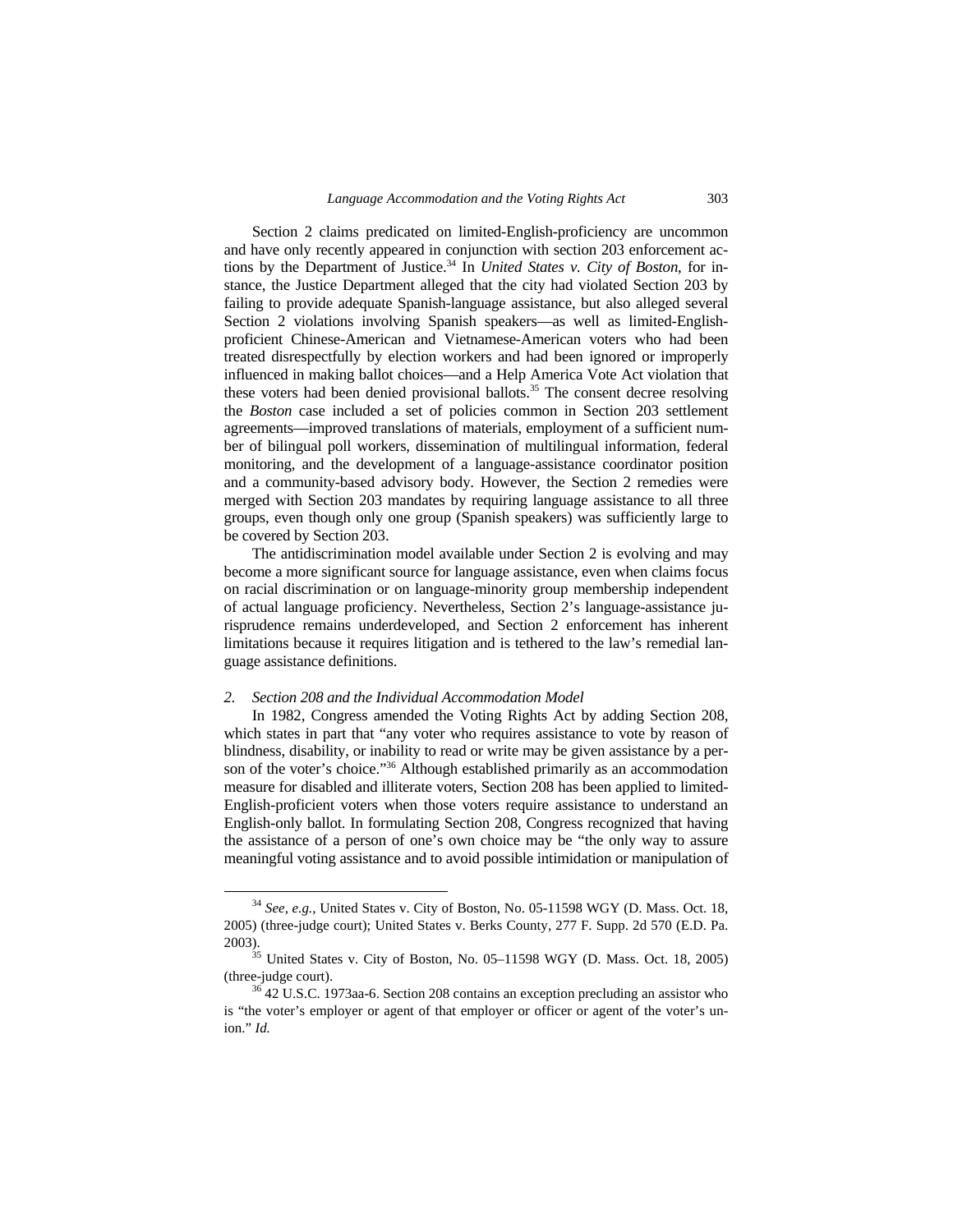the voter."37 Section 208 applies nationwide and is not bound by the group definitions specified in the act's remedial language assistance sections.

Although Section 208 imposes no affirmative obligations on state or local governments to provide language assistance, it does create the basis for a Voting Rights Act violation if election officials impede or deny a voter's use of an assistor in order to vote. For example, in *United States v. Berks County*, a federal district court found that barring Puerto Rican voters in Reading, Pennsylvania, from bringing their assistors of choice into the voting booth reflected an extensive pattern of "hostile and unequal treatment of Hispanic and Spanish-speaking voters by poll officials."<sup>38</sup> The court noted that when poll officials deny voters the right to bring their assistor of choice into the voting booth, "voters feel uncomfortable with the process, do not understand the ballot, do not know how to operate the voting machine, and cannot cast a meaningful vote."39 The *Berks County* court ordered multiple remedies, including the development of Spanishlanguage publicity and election materials and the training of poll workers on the mandates of Section 208.

Similarly, in *United States v. Miami-Dade County,* Haitian-American voters who needed assistance in Creole were denied the full and effective use of assistors of choice in the November 2000 presidential election.<sup>40</sup> Poll workers denied the use of assistors to many voters, and when assistance was allowed, it was often limited to demonstrations of voting procedures outside the voting booth. A consent decree required, among other things, new training programs for poll workers, voter education policies, and the employment of bilingual election employees in targeted precincts. Despite falling outside the coverage of Section 4(f) or Section 203, limited-English-proficient Haitian Creole speakers—like any limited-English-proficient voter who might need the help of an assistor—fell within the protection of Section 208.

Section 208 typifies an accommodation model of civil rights enforcement that is common in disability law, although Section 208 is a weak version that imposes minimal obligations on government.<sup>41</sup> Section 208 focuses on a legally recognized trait or characteristic (blindness, disability, or the inability to read or write in English) as well as the accompanying limitation in casting a meaningful vote that arises from that trait or characteristic and requires a benefit or ser-

 <sup>37</sup> S. Rep. No 97–417, at 62 (1982), *reprinted in* 1982 U.S.C.C.A.N. 177, 240–41. 38 Order, United States v. Berks County, No. 03-CV-1030 (E.D. Pa. Aug. 20, 2003),

*available at* http://www.usdoj.gov/crt/voting/sec\_2/berks\_order.htm (last visited Sept. 13, 2006).<br> $\stackrel{39}{\phantom{}_{3}}\stackrel{17}{\phantom{}_{3}}ld.$ 

<sup>40</sup> *See* Consent Order, United States v. Miami-Dade County, No. 02-21698, (S.D. Fla. June 17, 2002), *available at* http://www.usdoj.gov/crt/voting/sec\_2/miamidade\_ cd.htm (last visited Sept. 13, 2006). 41 For a general discussion of the differences between traditional antidiscrimination

law and disability accommodation law, see Pamela S. Karlan and George Rutherglen, *Disabilities, Discrimination, and Reasonable Accommodation,* 46 DUKE L. J. 1 (1996).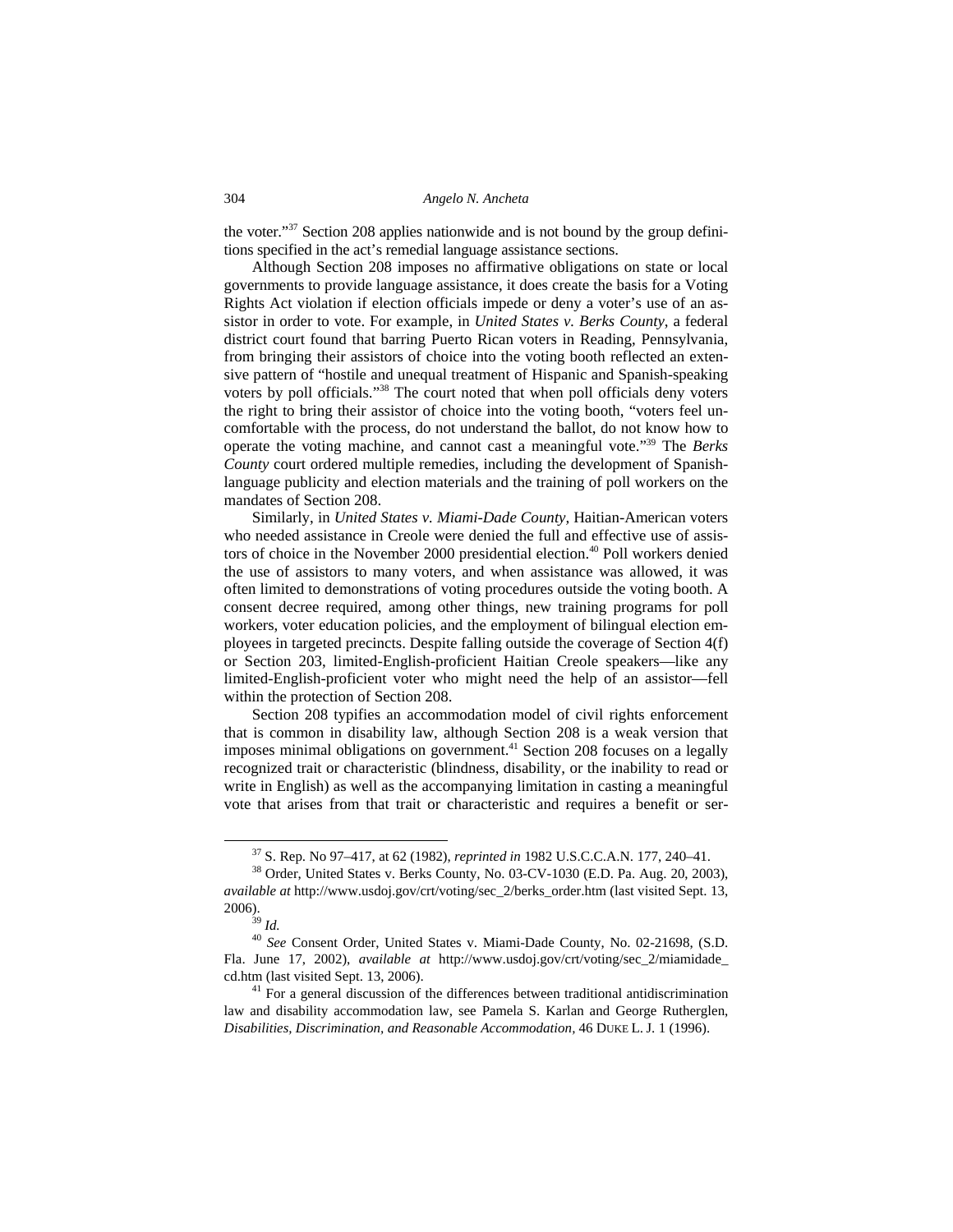vice—an accommodation—to help the voter overcome the limitation and gain full access to the ballot. A violation of the statutory right occurs when the accommodation is denied.

Like other disability laws, Section 208 fosters highly specific and personalized assistance, since the voter determines who will provide the assistance and what will be needed. However, the law imposes no standards on the *quality* of the assistance provided to the voter, nor does it impose significant obligations on government to ensure meaningful access to voting. The costs under Section 208 are borne almost entirely by the private assistor and the affected voter, who also bears the responsibility of arranging the assistance. The primary costs that state and local election officials assume are expenses relating to training staff to prevent violations of the law, such as interference with voters and their assistors. Jurisdictions bear no costs in actually having to provide language assistance to the limited-English-proficient voter.

Taken in combination, the remedial language assistance provisions in Sections 203 and 4(f), the antidiscrimination requirements of Section 2, and the accommodation provision in Section 208 provide an array of potential enforcement tools, but form a network of laws with significant theoretical and practical gaps. Section 4(f) and Section 203 offer structural remedies that do not require individual findings of discrimination, but they are temporary and incomplete remedies. Section 2 jurisprudence on language rights is inchoate and bound by a definition of language-minority groups that is specific but underinclusive; moreover, claims must be litigated and language assistance does not necessarily follow as a remedy. Section 208 is arguably the broadest enforcement mechanism for language assistance in the Voting Rights Act as it allows any limited-English-proficient voter to have assistance in voting, but the responsibilities for providing the accommodation fall largely on voters themselves, not on the government entities that administer elections.

The potential for weaving together the different Voting Rights Act provisions has found partial expression in recent litigation, however, and reconciling the norms that underlie the various sections of the law can lead to a more effective model of voting rights enforcement. The next section attempts to reconcile the strands of language rights enforcement under the act by offering a theory of language accommodation drawing on antidiscrimination laws that focus on providing language assistance and meaningful access in a variety of settings.

# **II. From Remediation to Language Accommodation**

While various provisions of the Voting Rights Act address languageaccommodation norms, Congress has not attempted to address the needs of limited-English-proficient voters in a systematic or integrated way. In its 2006 reauthorization of the remedial language assistance provisions for an additional twenty-five years, Congress instituted only minor substantive amendments, focused primarily on the type of demographic data to be employed in determining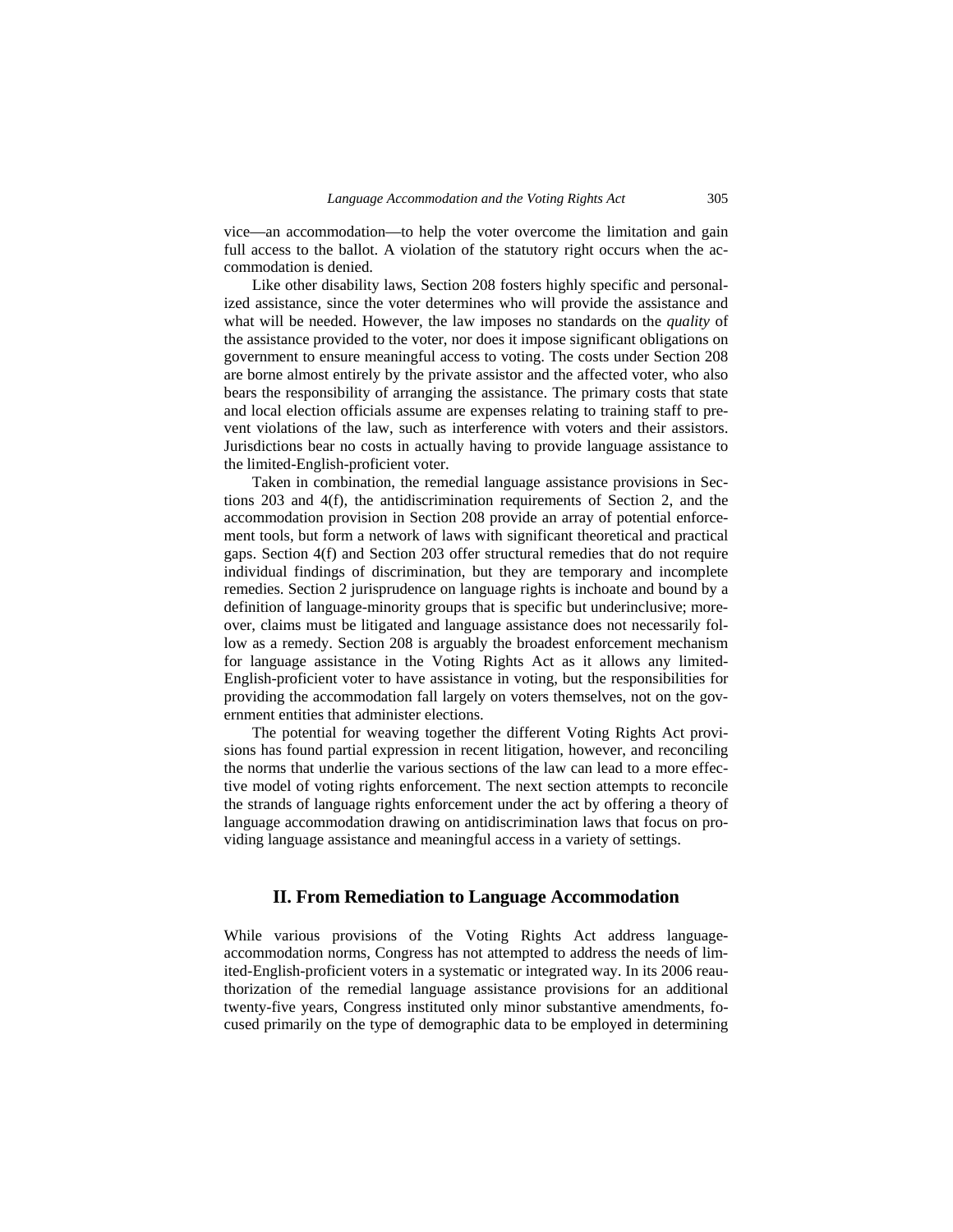coverage, and made no changes to the language-assistance triggering mechanisms or to the scope of coverage for language-minority groups.<sup>42</sup> Formulating a more coherent basis for language assistance is essential to ensure meaningful access to the vote and to develop future voting rights enforcement strategies and legislation.

# **A. Accommodation Norms in Theory and Practice**

 Although Section 4(f) and Section 203 are designed to be temporary measures that address longstanding discrimination against particular groups, they contain the seeds of a broader language-accommodation norm that has roots in both normative legal theory and existing laws addressing discrimination on the basis of religion and disability. Following from this norm is a legal regime that must recognize significant differences and limitations affecting the ability to participate fully in democratic life, imposes responsibilities and duties on appropriate actors to correct these limitations (subject to some degree of balancing against exceptional costs and hardships), and establishes civil rights causes of action when the duties are not satisfied or are impeded.

# *1. Accommodation and Democratic Participation*

The question of providing language assistance to limited-English-proficient voters falls within a set of larger debates about the role of languages other than English in public life; civic unity and the assimilation of newcomers into American society; the responsibilities of government to its citizens and residents; and the basic goals of antidiscrimination law.43 Outside of the voting rights context, there have been significant public debates in recent years over the use of bilingual education in the public schools, as well as the mandating of English as the official language of government, with initiatives and proposed statutes populating state ballots and legislative agendas.<sup>44</sup> The discord over language access and government-sponsored assistance has been particularly acute, because it has been tied to

 $42$  Section 8 of H.R. 9 states: "Section 203(b)(2)(A) of the Voting Rights Act of 1965 (42 U.S.C. 1973aa-1a(b)(2)(A)) is amended by striking 'census data' and inserting 'the 2010 American Community Survey census data and subsequent American Community Survey data in 5-year increments, or comparable census data.'" Fannie Lou Hamer, Rosa Parks, and Coretta Scott King Voting Rights Act Reauthorization and Amendments Act of 2006, Pub. L. No. 109–246, 120 Stat. 577 (July 26, 2006). 43 *See* Ronald Schmidt, Sr., LANGUAGE POLICY AND IDENTITY POLITICS IN THE

UNITED STATES (2000); LANGUAGE RIGHTS AND POLITICAL THEORY (Will Kymlicka and Alan Patten eds., 2003). 44 *See,* e.g., Crystal Goodson Wilkerson, Comment, *Patriotism or Prejudice: Ala-*

*bama's Official English Amendment*, 34 CUMB. L. REV. 253 (2003–2004); William Ryan, Note, *The Unz Initiatives and the Abolition of Bilingual Education*, 43 B.C. L. REV. 487 (2002).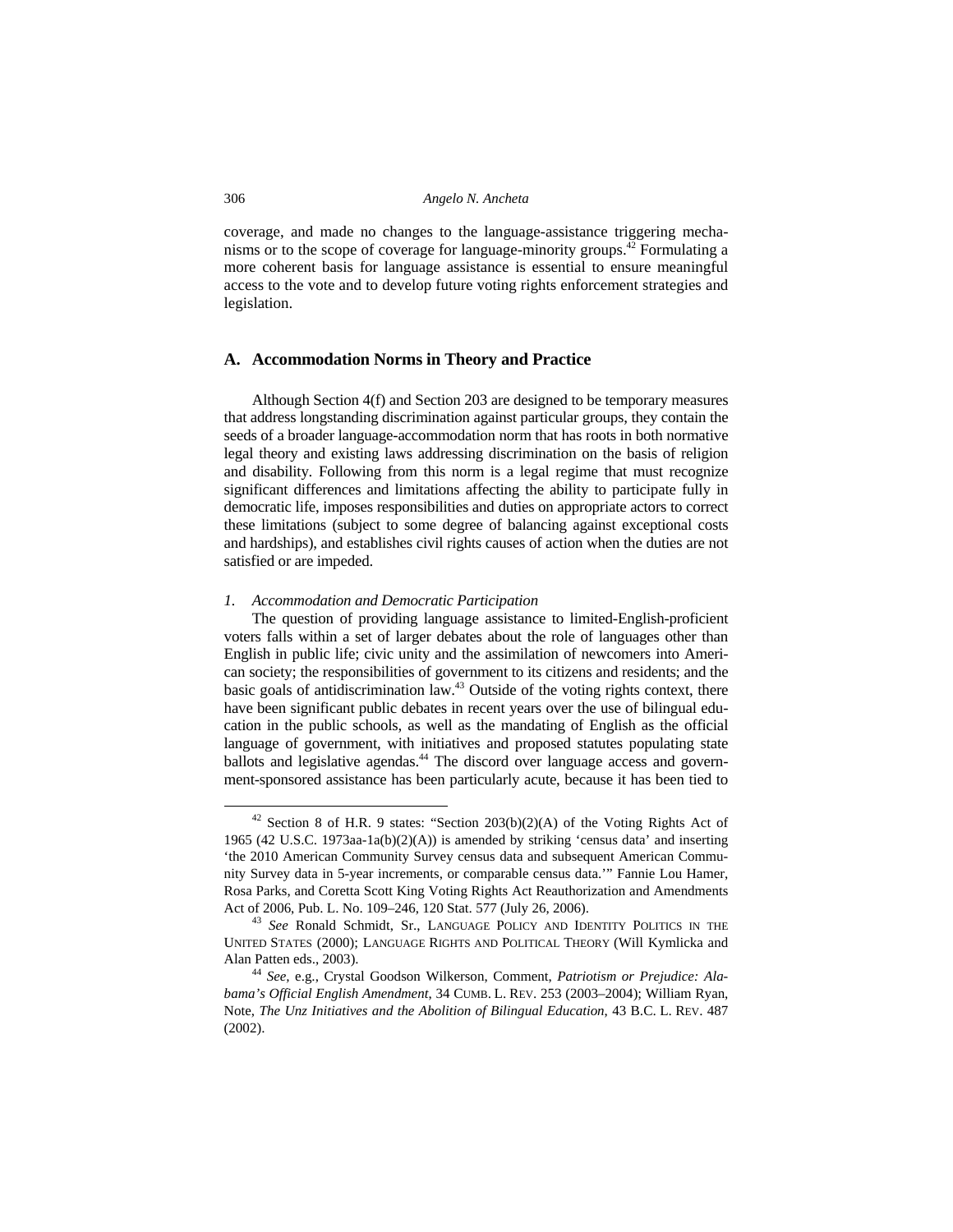ongoing controversies over immigration policy and over linguistic and cultural diversity in American society.

Within these larger debates, language assistance in voting has been especially contentious because of conflicting views over the rights and responsibilities of voters, particularly those who are naturalized citizens. There is little disagreement that voting is essential for democratic governance and that discriminatory barriers to participation in the political process should be eliminated. Yet the role of English in voting and the electoral process is subject to more heated dispute. Notwithstanding arguments criticizing the administrative and financial costs of providing language assistance, many detractors of language assistance philosophically oppose attempts to diminish the role of English as a civic unifier and a political *lingua franca.* Many see language assistance as a deterrent to learning English and a disruption to assimilation into American society. Indeed, opponents of language assistance consider basic fluency in English to be a core element of American citizenship and point specifically to the requirements for naturalized citizenship, which, except for cases involving long-term elderly residents, include minimal literacy in English.<sup>45</sup>

On the other hand, support for language-assistance policies draws on fundamental values of democratic participation and political empowerment for all citizens, as well as the need to eliminate discrimination and barriers to participation, including linguistic barriers.<sup>46</sup> Arguments to make English proficiency a necessary precondition for citizenship and voting have multiple flaws. While rudimentary knowledge of English is a requirement for most of those seeking naturalized citizenship, the threshold for minimal English literacy required for naturalization falls well below what is needed to fully understand a ballot, particularly one containing complicated initiatives or referenda. Moreover, as Congress itself recognized in passing the language assistance provisions in 1975, past and ongoing educational discrimination that leads to low levels of literacy can affect both immigrants and native-born citizens, including Puerto Ricans educated in Spanish-dominant schools and Native Americans.<sup>4</sup>

 <sup>45 8</sup> U.S.C. § 1423. The naturalization laws create exceptions for citizenship applicants who are over the age of 50 and have resided in the United States as a lawful permanent resident for over 20 years, or are over the age of 55 and have resided in the U.S. for over 15 years. These individuals need not demonstrate English literacy, but must still fulfill other statutory requirements, including demonstrating knowledge of American government and civics. 46 *See* Cristina M. Rodríguez, *Accommodating Linguistic Difference: Toward a* 

*Comprehensive Theory of Language Rights in the United States*, 36 HARV. C.R.-C.L. L. REV. 133 (2001); Cristina M. Rodríguez, *Language and Participation*, 94 CAL. L. REV. 687 (2006). 47 In the case of Native Americans, maintenance of native languages is not only de-

sirable, but strongly supported by federal policies. *See* Native American Languages Act of 1992, Pub. L. No. 102–524, 106 Stat. 3434 (codified as amended at 42 U.S.C. §§ 2991b-3, 2992d(e) (2001)).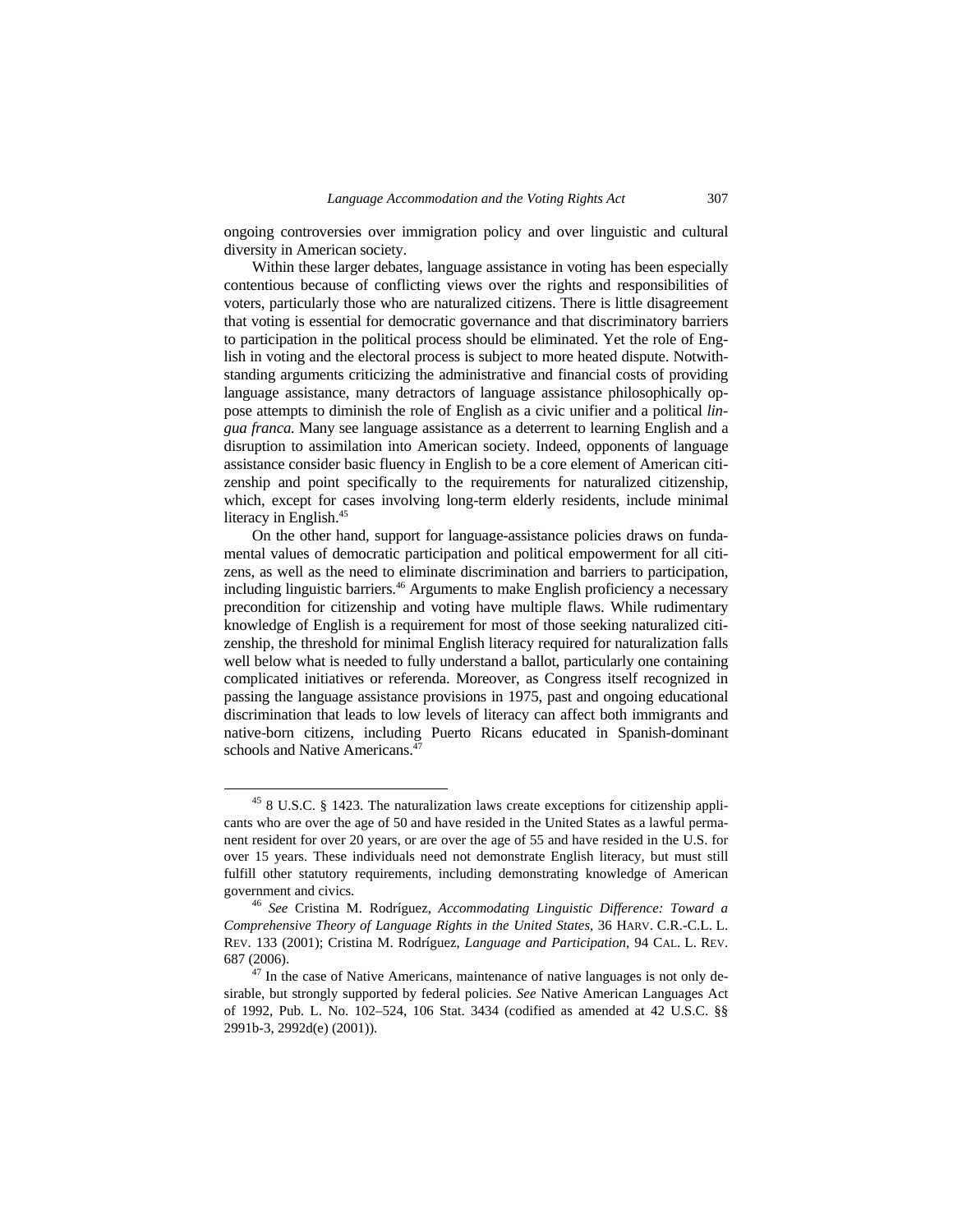Normative arguments for language rights and language pluralism thus suggest that public policies should support multiple objectives that broaden democratic participation, such as prohibiting language discrimination; encouraging language assistance and English-language education for the limited-English-proficient to foster their incorporation into American society; and providing public support for the use and retention of languages other than English, which is essential in an increasingly globalized society.48 Strong versions of these arguments propose that both antidiscrimination law and social welfare policies should establish regimes that recognize the right to use a language of one's choice, that prohibit infringements on these rights, and that impose responsibilities to provide language assistance across various sectors. Although antidiscrimination policy is not a substitute for social welfare policies or electoral policies that mandate language assistance through budget appropriations, it can recognize sources of discrimination, like English-only rules, and impose responsibilities to accommodate language needs and address discrimination.

Consistent with these normative theories, language assistance within the voting rights arena—independent of remediation—can advance two important and parallel goals: (1) promoting equality by preventing the subordination of limited-English-proficient citizens who are unable to participate in the political process because of language barriers, and (2) promoting civic engagement and political participation by voters who might otherwise be deterred or unable to participate in the political process without language assistance. These goals are fully complementary: empirical evidence on recent enforcement of the language assistance provisions in Section 203 jurisdictions suggests that language-based remedies create incentives to greater democratic participation, leading to increased voter registration and voter turnout.<sup>49</sup>

If one accepts the premise that there are sufficiently strong interests in addressing subordination and promoting civic engagement for limited-Englishproficient voters to justify language assistance, the more difficult questions that follow focus on the type of legal regime to impose and on the appropriate allocation of the resources and burdens that accompany language assistance. For instance, if a minimal goal is to provide an opportunity for voters to obtain some

 <sup>48</sup> *See* Schmidt, *supra* note 46, at 130–62 (comparing linguistic pluralism and assimilationism arguments). 49 *See* H.R. Rep. No. 109–478, at 20 (2006) (House Judiciary Committee Report find-

ing "increases in language minority citizen registration and turnout rates are most significant in jurisdictions that are in compliance with Section 203's election assistance requirements" and reporting Justice Department data that "enforcement of Section 203 has resulted in 'significantly narrowed gaps in electoral participation. [For example, in] San Diego County, California, Spanish and Filipino registration are up over 21 percent and Vietnamese registration is up 37 percent."); *see also* National Commission on the Voting Rights Act, Protecting Minority Voters: The Voting Rights Act at Work, 1982–2005, at 74–75, *available at*  http://www.votingrightsact.org/report/finalreport.pdf (last visited Sept. 13, 2006) (summarizing recent increases in voter registration and turnout in Latino, Native American, and Asian American communities).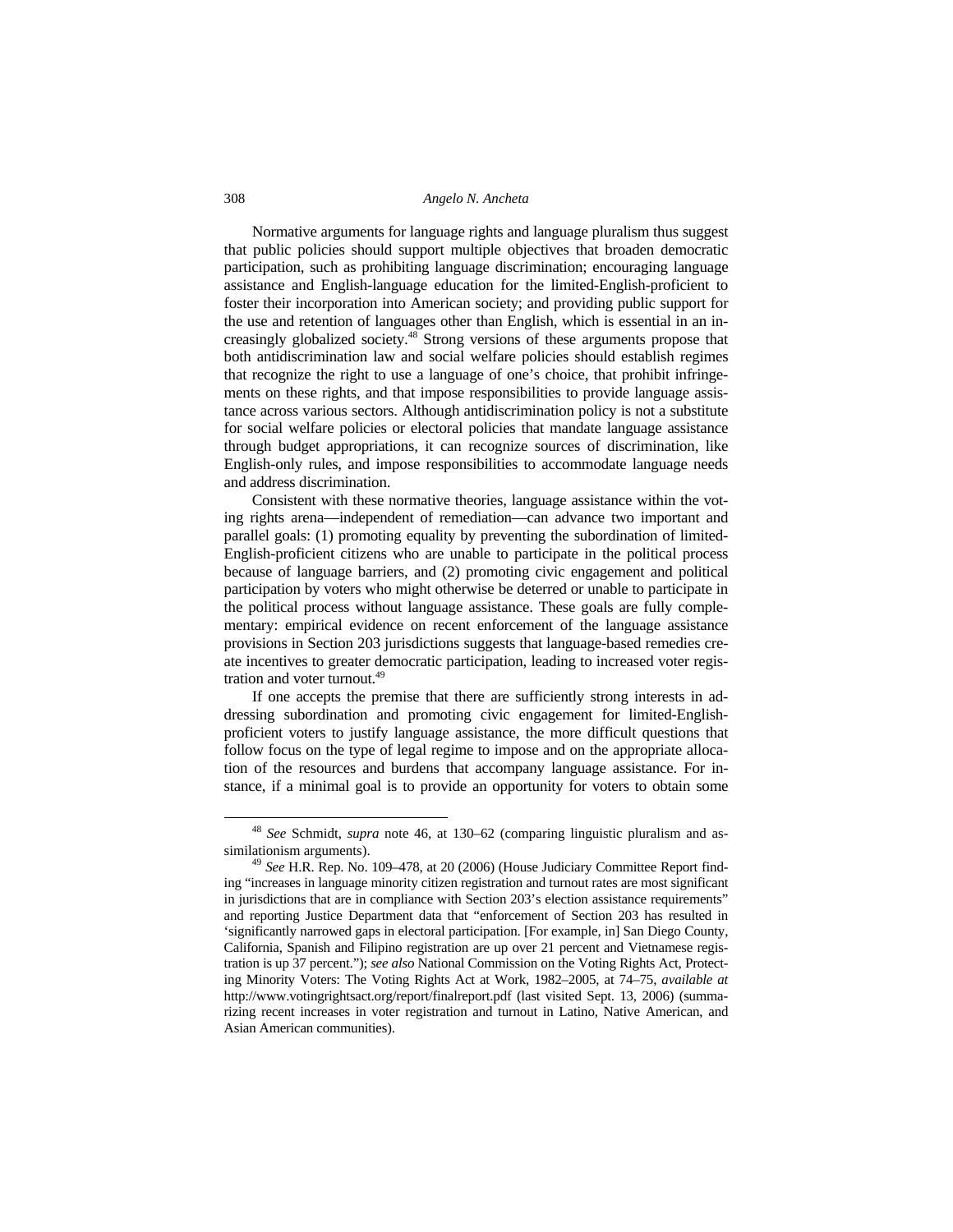measure of language assistance, Section 208 of the Voting Rights Act already provides the basis for voters to receive language assistance through private, personal assistors, and a token allocation of public resources. On the other hand, a legal regime that imposes governmental duties to provide language assistance to any limited-English-proficient voter who needs it would entail significant public costs and could generate thorny questions regarding the appropriate scope of a federal antidiscrimination law compared to a public services or welfare policy.

Between the poles lies a norm that advances the equality and civic engagement interests, balances competing benefits and costs, and falls within the appropriate and constitutional scope of the Voting Rights Act. The next section examines the insights and limitations of existing antidiscrimination laws to help inform this analysis.

# *2. Accommodation in Antidiscrimination Law*

Two sources of current antidiscrimination law are particularly useful in informing a language accommodation norm: (1) Title VI of the Civil Rights Act of 1964 and its attendant regulations and federal compliance guidelines, and (2) the reasonable accommodation standards established under disability laws such as the Americans with Disabilities Act (ADA). Although neither source of law provides an ideal model for voting rights enforcement, they do provide normative support for an overarching language accommodation norm and offer alternatives to the fixed and bounded enforcement mechanisms contained in the Voting Rights Act's current language assistance provisions.

# *a. Title VI and Executive Order 13166*

Title VI has an extensive history of administrative regulation and case law addressing limited-English-proficiency. Title VI does not explicitly proscribe discrimination based on language use or limited English proficiency, but federal agencies' interpretations of the law have treated language-based discrimination as a species of national origin discrimination. Linguistic characteristics are often tightly woven with ethnicity and national origin, and a language-based policy can have discriminatory effects on members of a national origin group; thus, Title VI regulations and policy guidance typically prohibit language discrimination and impose obligations on funding recipients to ensure that limited-English-proficient individuals have meaningful access to federally funded programs.

In *Lau v. Nichols*,<sup>50</sup> the U.S. Supreme Court reaffirmed the linkage between language and national origin discrimination when it concluded that the failure to provide language assistance to non-English-speaking Chinese-American students in the San Francisco Unified School District violated Title VI regulations promulgated by the Department of Health, Education, and Welfare. The federal regulations stated in part that "[w]here inability to speak and understand the English language excludes national origin-minority group children from effective participation in the educational program offered by a school district, the district must take

 <sup>50 414</sup> U.S. 563 (1974).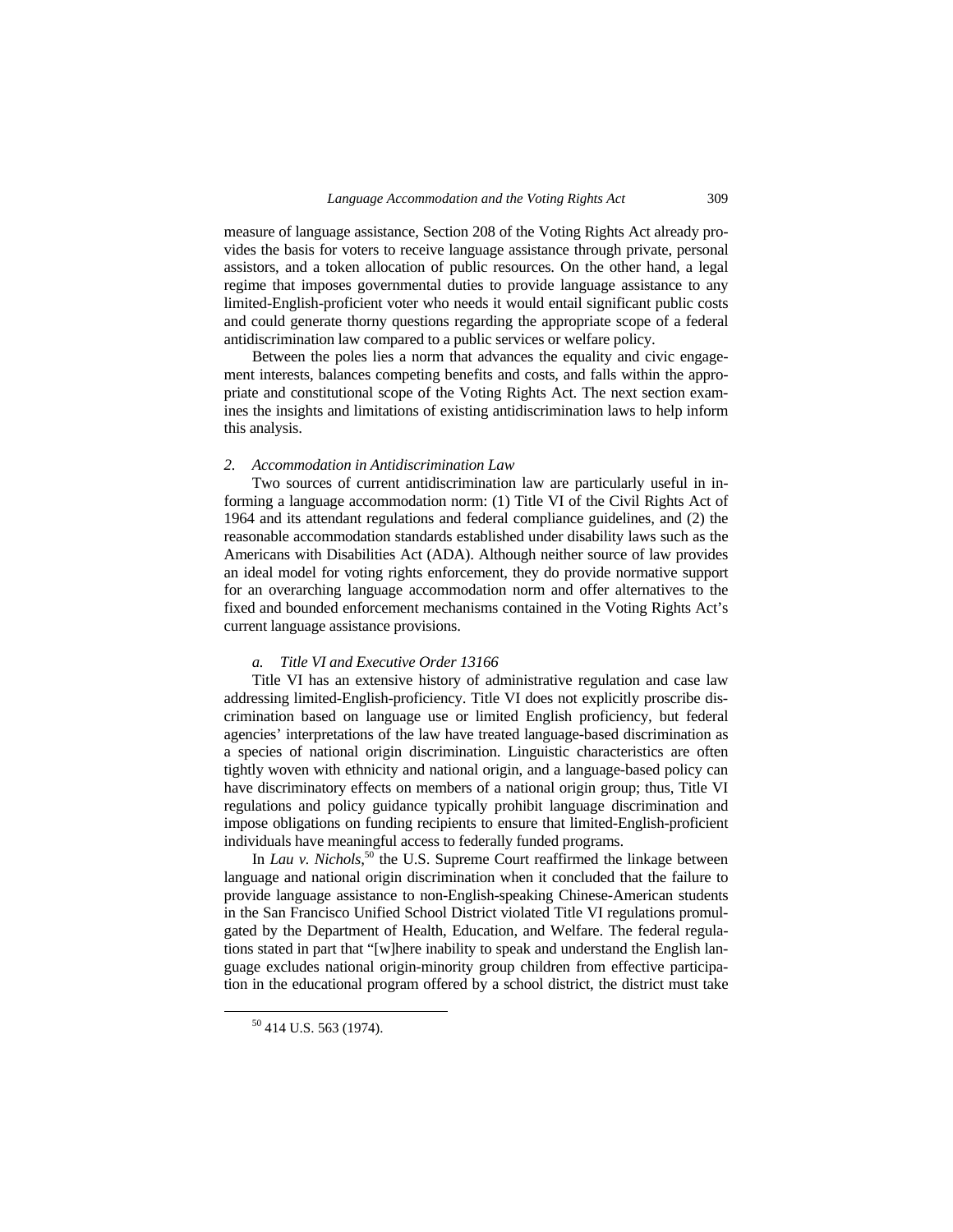affirmative steps to rectify the language deficiency in order to open its instructional program to these students."51 Inherent in the *Lau* Court's reasoning is the recognition of a legally significant difference and a limitation based on that difference—the inability to understand English—that gives rise to a claim of discrimination if government does not take affirmative steps to address the problem. In other words, there is a legally cognizable right that is violated if the government does not make an accommodation.

President Clinton's Executive Order 13166 ("Improving Access to Services for Persons with Limited English Proficiency"), issued in 2000, establishes specific compliance standards that require agencies and recipients of federal funding to ensure that limited-English-proficient individuals receive "meaningful access" to federal programs and activities through appropriate assistance.<sup>52</sup> Unlike the Voting Rights Act, the meaningful access guidelines of Executive Order 13166 do not rely on a fixed triggering mechanism, but they do employ a metric in which group size and interests are weighed against the costs of providing language-appropriate services. The Department of Justice's policy guidance document for the Executive Order establishes compliance standards for federal agencies and funding recipients that balance four factors: (1) the number or proportion of limited-Englishproficient persons to be served; (2) the frequency with which these individuals come in contact with the program; (3) the nature and importance of the program or service to people's lives; and (4) the costs and resources available to the recipient.53

When justified, extensive interpreter services and written translations can be provided, but in some instances, the balancing test may tip in favor of providing very limited assistance—especially if the group is small, the interest is not deemed important, and the costs significantly outweigh the benefits. For example, the guidelines for the Department of Health and Human Services (which provides extensive funding for health care services) contemplates a "mix" of services including on-site bilingual staff, commercial telephone translation services, family members or friends for oral interpretation, and complete, partial, or summary translations in the case of written materials.<sup>54</sup> In some instances, the guidelines suggest that the benefits may justify only the most minimal assistance, particularly when the number of individuals needing language assistance is small and the service is not vital.

The enforcement of language rights under laws such as Title VI can, however, prove elusive. Recent case law has limited private rights of action under Title VI to claims of intentional discrimination,<sup>55</sup> Executive Orders can be rescinded, and policy guidances issued by federal agencies, which are hortatory and by them-

<sup>&</sup>lt;sup>51</sup> *See id.* at 568 (quoting 35 Fed. Reg. 11595 (1970)).<br><sup>52</sup> Exec. Order 13166, *reprinted in* 65 Fed. Reg. 50121 (Aug. 11, 2000).<br><sup>53</sup> 65 Fed. Reg. 50123, 50123–-25 (Aug. 16, 2000).

<sup>54 68</sup> Fed. Reg. 47311, 47315–19 (Aug. 8, 2003).

<sup>&</sup>lt;sup>55</sup> Alexander v. Sandoval, 532 U.S. 275 (2001) (concluding that there is no private right of action to enforce Title VI disparate impact regulations).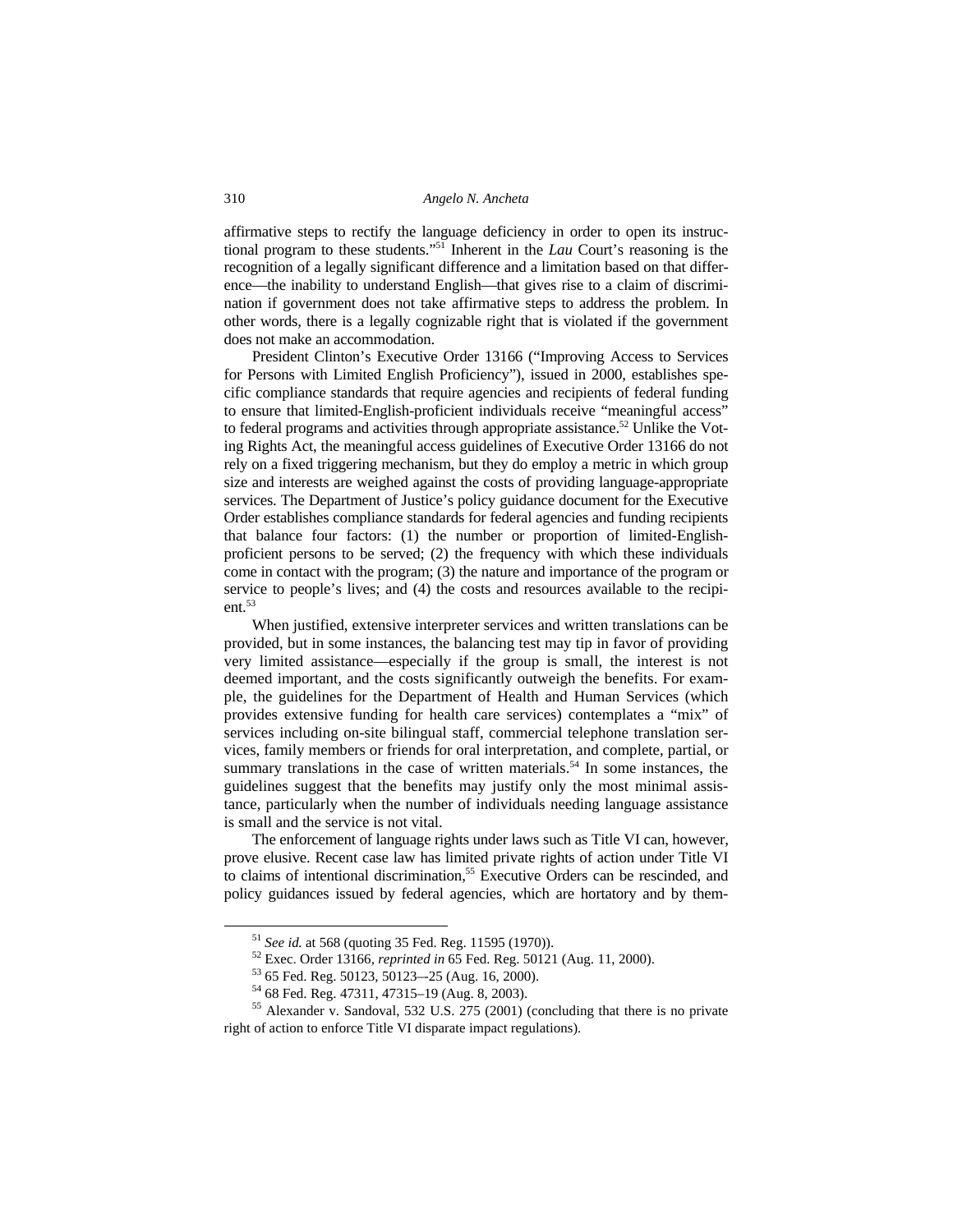selves do not carry the force of law, can be modified or repealed. Title VI and Executive Order 13166 can be applied to voting, but even with the flow of federal funding to state and local governments involved in election administration, they are not adequately utilized as enforcement tools. Government enforcement of Title VI and the Executive Order against election officials has essentially fallen between the cracks of agency responsibility: the Voting Rights Section of the Justice Department does not currently enforce Title VI against state or local governments, and other sections of the federal government that address program access for limited-English-proficient individuals do not enforce voting-related claims.

# *b. Reasonable Accommodations in Disability Law*

The "reasonable accommodation" standard employed in disability law provides another source for informing a language-accommodation norm in voting rights law.56 The standard is well-established in laws such as the Americans with Disabilities Act (ADA) and the regulations for the Rehabilitation Act of 1973. For instance, under Title I of the ADA, illegal discrimination occurs when an employer fails to make reasonable accommodations for a disabled employee who can perform the essential functions of a job. $57$  Examples of accommodations listed in the ADA include "job restructuring, part-time or modified work schedules, reassignment to a vacant position, acquisition or modification of equipment or devices, appropriate adjustment or modifications of examinations, training materials or policies, the provision of qualified readers or interpreters, and other similar accommodations."58

As Pamela Karlan and George Rutherglen have noted, the reasonable accommodation standard can be considered a species of antidiscrimination law distinct from the more common disparate treatment and disparate impact theories of liability, because it represents a "difference" model*,* rather than the more customary "sameness" model that prohibits differentiation on the basis of a quality or trait.59 A difference model "assumes that individuals who possess the quality or trait at issue are different in a relevant respect from individuals who don't and that treating them similarly can itself become a form of oppression."60 Disability ac-

 <sup>56</sup> The reasonable accommodation standard originated as a concept in employment discrimination law involving religion. *See* 29 C.F.R. § 1605.1. Employers must provide an accommodation for an employee's religious observances or practices unless doing so would create an undue hardship. In *Trans World Airlines, Inc. v. Hardison*, 432 U.S. 63 (1977), the U.S. Supreme Court held that religious accommodations need only be made when costs are small and that anything "more than a de minimis cost" would impose an undue hardship. *Id.* at 84.<br><sup>57</sup> 42 U.S.C. § 12111(8).<br><sup>58</sup> *Id.* § 12111(9)(A).

<sup>58</sup> *Id.* § 12111(9)(A). 59 Karlan & Rutherglen, *supra* note 44, at 10. *But cf.* Christine Jolls, *Antidiscrimination and Accommodation,* 115 HARV. L. REV. 642 (2001) (proposing strong similarities between traditional antidiscrimination models and accommodation models). 60 Karlan & Rutherglen, *supra* note 44, at 10 (emphasis added) (internal quotation

marks and alteration omitted).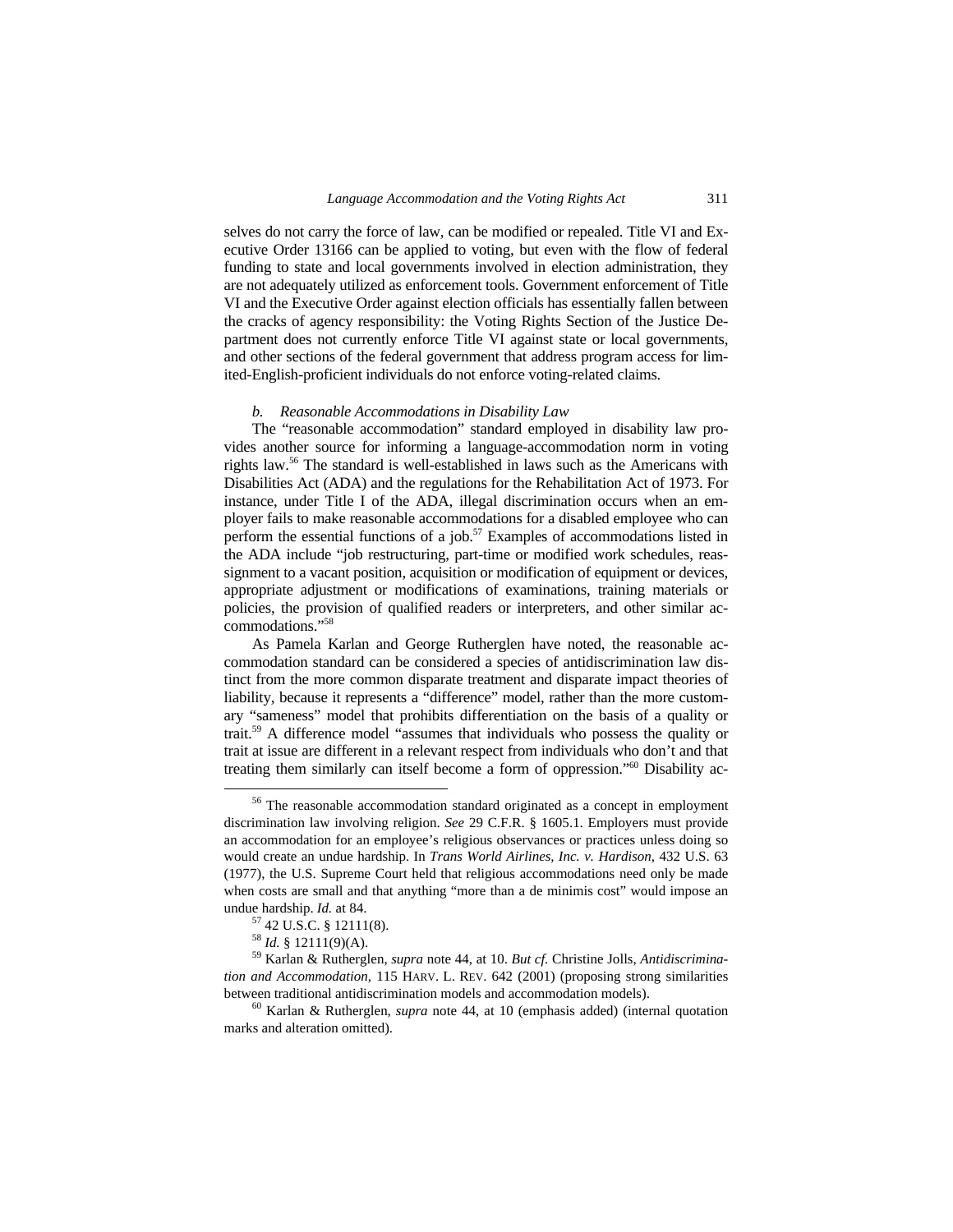commodations theory further suggests that conventional structures and practices in the workplace and other settings are premised on what is perceived to be "normal" and already accommodate the needs of nondisabled individuals. Providing a reasonable accommodation for a disabled individual thus should be considered neither "special" nor "extra," but simply a way of removing an existing barrier and stopping a different form of discrimination.<sup>61</sup>

In practice, though, employers are not required to make every possible accommodation requested, and it may be appropriate in some instances for the employee to bear some of the costs of the accommodation. Reasonable accommodation is thus a strongly individualized and case-specific standard in which disabled individuals and covered entities negotiate the accommodation in order to balance the interests of both the employee and the employer. Moreover, employers can avoid the accommodation requirement altogether if they can demonstrate that the accommodation would impose an "undue hardship," which is an "action requiring significant difficulty or expense,"<sup>62</sup> based on weighing factors such as the cost of the accommodation and the entity's size and financial resources.<sup>63</sup>

Although only partly analogous, the barriers encountered by the limited-English-proficient based on the "normal" nature of English language ballots and election materials can function in the same way that barriers in the workplace limit the employment opportunities of the physically or mentally disabled. The individual who is unable to comprehend fully an English-only ballot, but could exercise an informed and effective vote if the election materials were available in the individual's first language, is much like the disabled individual who is able to perform the essential functions of a job, if accommodations such as equipment modifications or interpreter services are made available.<sup>64</sup>

 <sup>61</sup> Mary Crossley, *Reasonable Accommodation as Part and Parcel of the Antidiscrimination Project*, 35 RUTGERS L. J. 861, 890–93 (2004).<br><sup>62</sup> 42 U.S.C. § 12111(10)(A).<br><sup>63</sup> Id. § 12111(10)(B).

<sup>&</sup>lt;sup>64</sup> Indeed, the legislative history of Section 208 of the Voting Rights Act, which covers blindness, disability, and illiteracy in a single sweep, captures some of the parallels between disability and limited English proficiency:

Certain discrete groups of citizens are unable to exercise their rights to vote without obtaining assistance in voting including aid within the voting booth. These groups include the blind, the disabled, and those who either do not have a written language or who are unable to read or write sufficiently well to understand the election material and the ballot. Because of their need for assistance, members of these groups are more susceptible than the ordinary voter to having their vote unduly influenced or manipulated. As a result, members of such groups run the risk that they will be discriminated against at the polls and that their right to vote in state and federal elections will not be protected.

S. Rep. No 97–417, at 62 (1982), *reprinted in* 1982 U.S.C.C.A.N. 177, 240.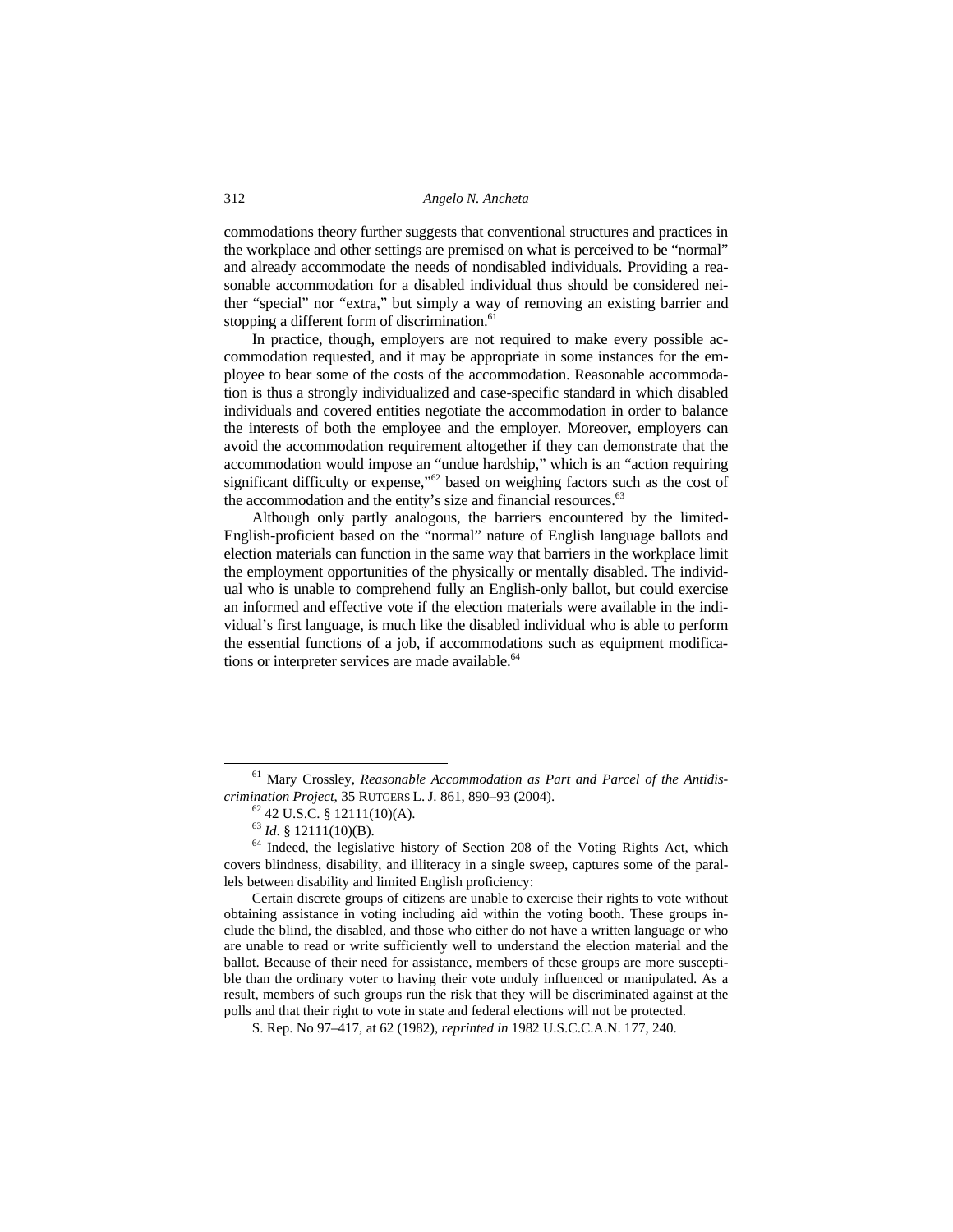# **B. A Language Accommodation Norm**

While it is possible to develop a voting rights model that tracks the meaningful access guidelines under Title VI or the reasonable accommodations standards in disability law, an effective model for language accommodation in voting must recognize both the similarities between voting rights and other antidiscrimination guarantees and the differences that make voting a unique and vital element of a democratic society. As a vehicle for promoting civic engagement and avenues for political participation and empowerment, voting enjoys a venerated position in the array of civil and political rights. The right to vote has been recognized as a fundamental right for purposes of equal protection review and is considered preservative of other basic civil and political rights.<sup>65</sup> Balancing competing claims of government cost or "hardship" against access to the vote seem especially inapt when basic franchise rights are at stake. Thus there are strong reasons for ensuring that the right to vote—which includes exercising a meaningful vote in which ballots and campaign issues are sufficiently understood—is preserved even more vigilantly than can be achieved through the standards of laws such as Title VI or the ADA.

An ideal model of language accommodation in voting should encompass both the "difference" principle of antidiscrimination law and incorporate the costbenefit analyses that inevitably arise with the imposition of responsibilities on government. However, a model of voting rights protection should also militate strongly against any infringement of the basic right to vote, even where the financial burden on government is significant. In other words, where "undue hardship" in the voting context could create the functional equivalent of voter disenfranchisement, the balance should tip in favor of guaranteeing access to the vote. An ideal model should revolve around three key elements: (1) difference recognition, (2) appropriate accommodations, and (3) hardship boundaries.

#### *1. Difference Recognition*

Recognizing that limited-English-proficiency constitutes a basis for discrimination and should be addressed through some type of language assistance is an essential first step in creating and implementing a language-accommodation norm. The current language-minority definitions of the Voting Rights Act reflect Congress's determination in 1975 that language status can closely track race and color as bases for discrimination in voting. The recognition of difference is thus inherent in the creation of the language-minority category: Congress determined that limited-English-language proficiency, specifically among Latinos, Asian Americans, and Native Americans, formed the basis for extensive voting discrimination. Section 4(f) and Section 203 are grounded in group differences involving Englishlanguage ability and literacy.

 <sup>65</sup> *See* Harper v. Virginia Bd. of Elec., 383 U.S. 663 (1966) (the right to vote is fundamental right subject to strict scrutiny review under the equal protection clause).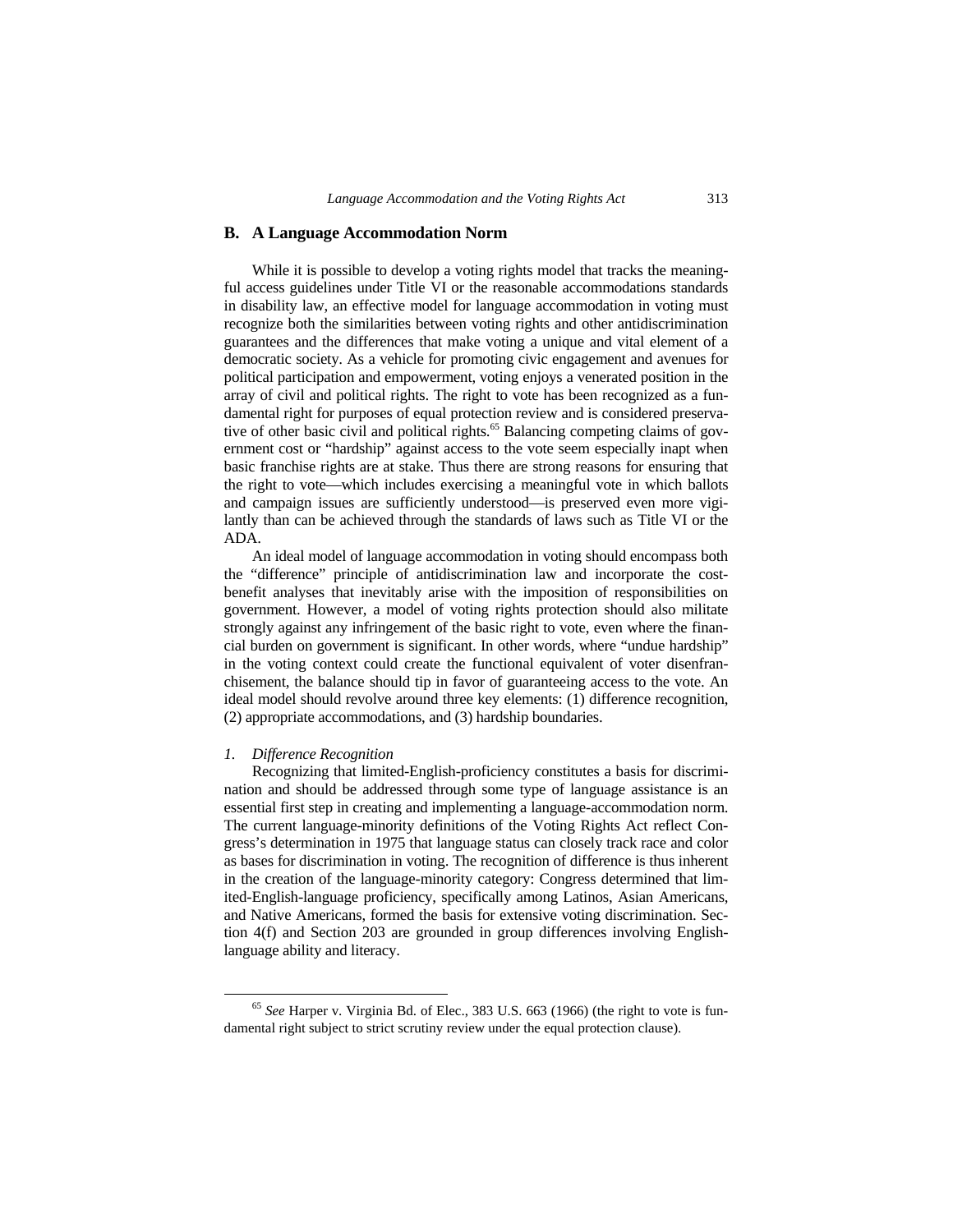But the differences articulated in the limited definition of "language minority" need not be the only ones that are recognized under the law. The current definitions, particularly when applied to general antidiscrimination provisions like Section 2, are both overinclusive and underinclusive of limited-English-proficient voters.66 As analogues to race, the definitions cover a spectrum of speakers and language communities ranging from monolingual English speakers to monolingual speakers of languages other than English to those with varying degrees of bilingual ability. $67$  But not all language minority voters require assistance in order to cast a meaningful and effective vote. The definitions are overinclusive because they include voters who may suffer race-like discrimination because of status and group membership, but are not necessarily limited-English-proficient. On the other hand, the definitions are underinclusive of limited-English-proficient voters who fall outside the enumerated groups for purposes of the act beyond remediation for past discrimination; Arabic and Haitian Creole, languages that have been included in recent litigation remedies, are just two examples of languages whose speakers fall outside the formal definitions of a language minority.

When articulated as part of a structural remedy, the language-minority category need only include groups that Congress has found to have faced sufficient discrimination. But if a difference principle focusing on language is to apply to the general and permanent provisions of the act, then another type of definition needs to be deployed. One method is through the category of "national origin," which has an established basis in equal protection jurisprudence and is well developed in the enforcement of antidiscrimination laws such as Title VI. Language proficiency is not directly implicated on the face of a national origin category, but agency regulations and guidance that parallel existing guidelines found in Title VI and Executive Order 13166 enforcement could ensure coverage. A second method is through limited-English-proficiency *per se,* via a distinct antidiscrimination category that recognizes the barriers facing voters with limited English ability and an independent definition, such as "voters who are limited-English-proficient" or "voters who possess a language-based disability that limits their ability to meaningfully access the vote." Although an antidiscrimination category based specifically on language proficiency may raise constitutional questions about the scope

<sup>&</sup>lt;sup>66</sup> To say that the language-minority definitions are both underinclusive and overinclusive does not make them constitutionally defective, however. Underinclusive legislation is constitutionally tolerable, since legislatures may choose to address one or limited elements of a problem rather attack it comprehensively. *See, e.g.,* Railway Express Agency v. New York, 336 U.S. 106 (1949). Overinclusiveness, in this instance, reflects the dual nature of the language-minority definitions; as analogues to race, they are not overinclusive at all, but with respect to the subset of individuals who are limited-Englishproficient, the category does not fit as tightly as a category such as "limited-Englishproficient language minorities." 67 Rodríguez, ACCOMMODATING LINGUISTIC DIFFERENCE*, supra* note 46, at 142–43

<sup>(</sup>describing this as a "mutability continuum").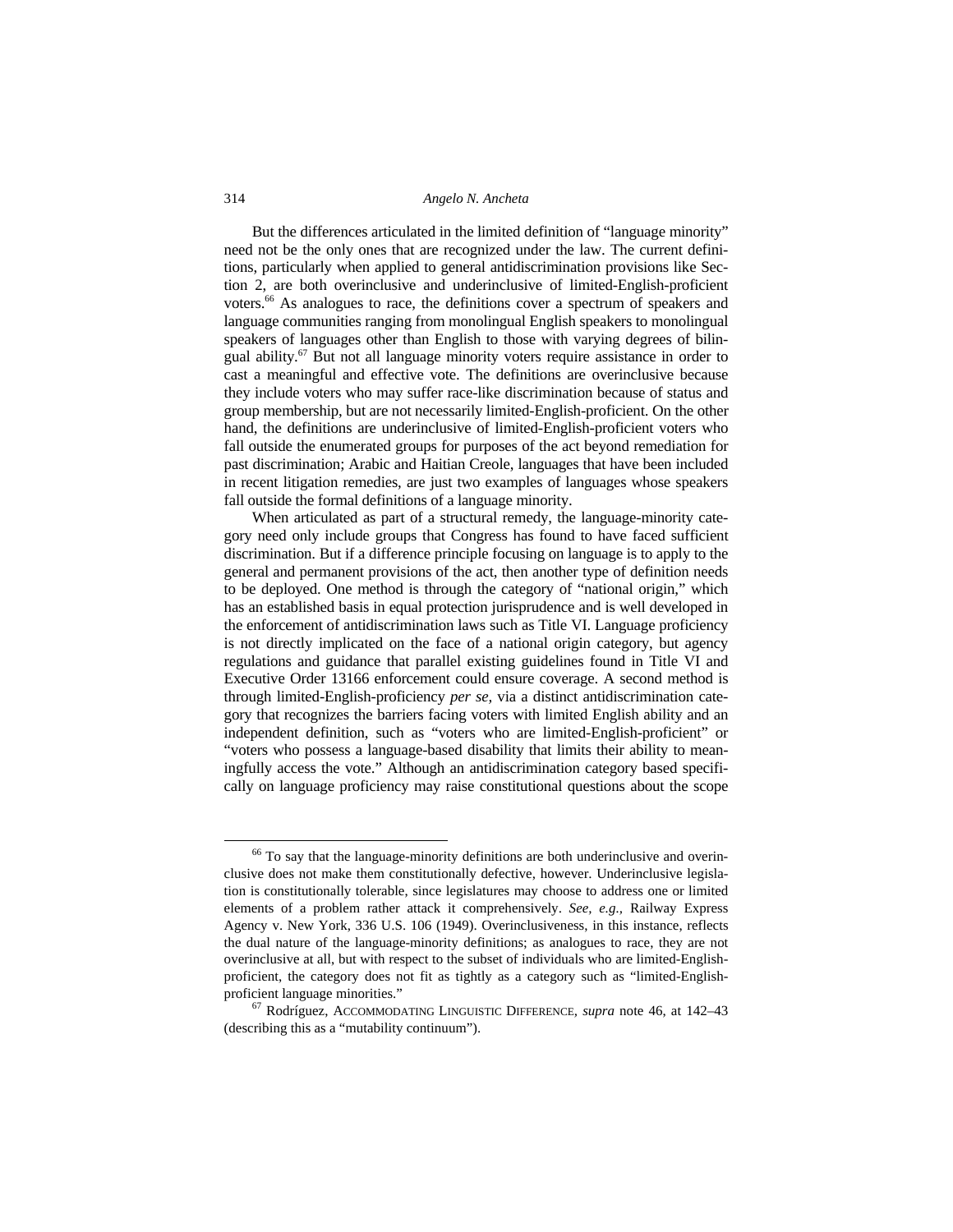of congressional power (as discussed in Part III), it could provide more clarity to the current definitions used in Section 2 and foster more fitting accommodations.

#### *2. Appropriate Accommodations*

As a consequence of recognizing that language is a characteristic in which treating differently situated people the same can itself constitute discrimination, a language-accommodation norm must create mechanisms for both individual and group access to the vote and must shift the costs of assistance away from the voter alone. A weak form of individual accommodation already exists within the Voting Rights Act under Section 208, while group-based accommodations are available under the language assistance provisions of Section 4(f) and Section 203. But even in combination these accommodations fall far short of an ideal regime. Section 208 imposes no checks on the quality of the assistance, nor does it impose any responsibility on local officials to provide assistance. Sections 4(f) and 203 establish an accommodation system that is triggered by a combination of group definitions and statistical benchmarks, but like a light that is switched either on or off, the structural remedy either requires full-scale remedies or none at all. The expansion of litigation remedies to subbenchmark populations*,* as well as voluntary efforts by local election officials to provide assistance to an increasing number of language groups, demonstrate that accommodations need not be limited to populations that satisfy statistical triggers.

The Voting Rights Act could incorporate a wide range of accommodation mechanisms beyond the status quo. For instance, an array of measures short of full interpreter services and ballot translations could provide some measure of assistance to language-minority groups that fall below the statistical benchmarks of Section 203. Allocating language-assistance resources could be based on inquiries into the size and needs of language groups and the appropriate, cost-effective mechanisms of assistance. When looking at groups whose size falls below the Section 203 triggers, a sliding scale of interpreter services and written translations could be developed based on group size, need, and the costs of hiring interpreters and creating translations.

For example, a relatively small group, such as one containing between 2,500 and 5,000 voting-age citizens, might justify a reduced pool of interpreters who are located only at key precincts or at a centralized location, along with more limited number of translated materials and centralized distribution areas. A larger group, but one still falling below the 10,000 benchmark, might require a larger deployment of interpreters and more widespread availability of translated written materials. The voter could bear some costs, such as transportation or accessing materials through the Internet, while the government or government contractors would bear others.

Moreover, if language-based differences are recognized as a basis for voting discrimination, language accommodations can be incorporated into potential remedies for violations of Section 2. The language-assistance remedies found in recent Section 2 cases recognize that assistance mechanisms can be key components of make-whole remedies for past discrimination, even for smaller groups or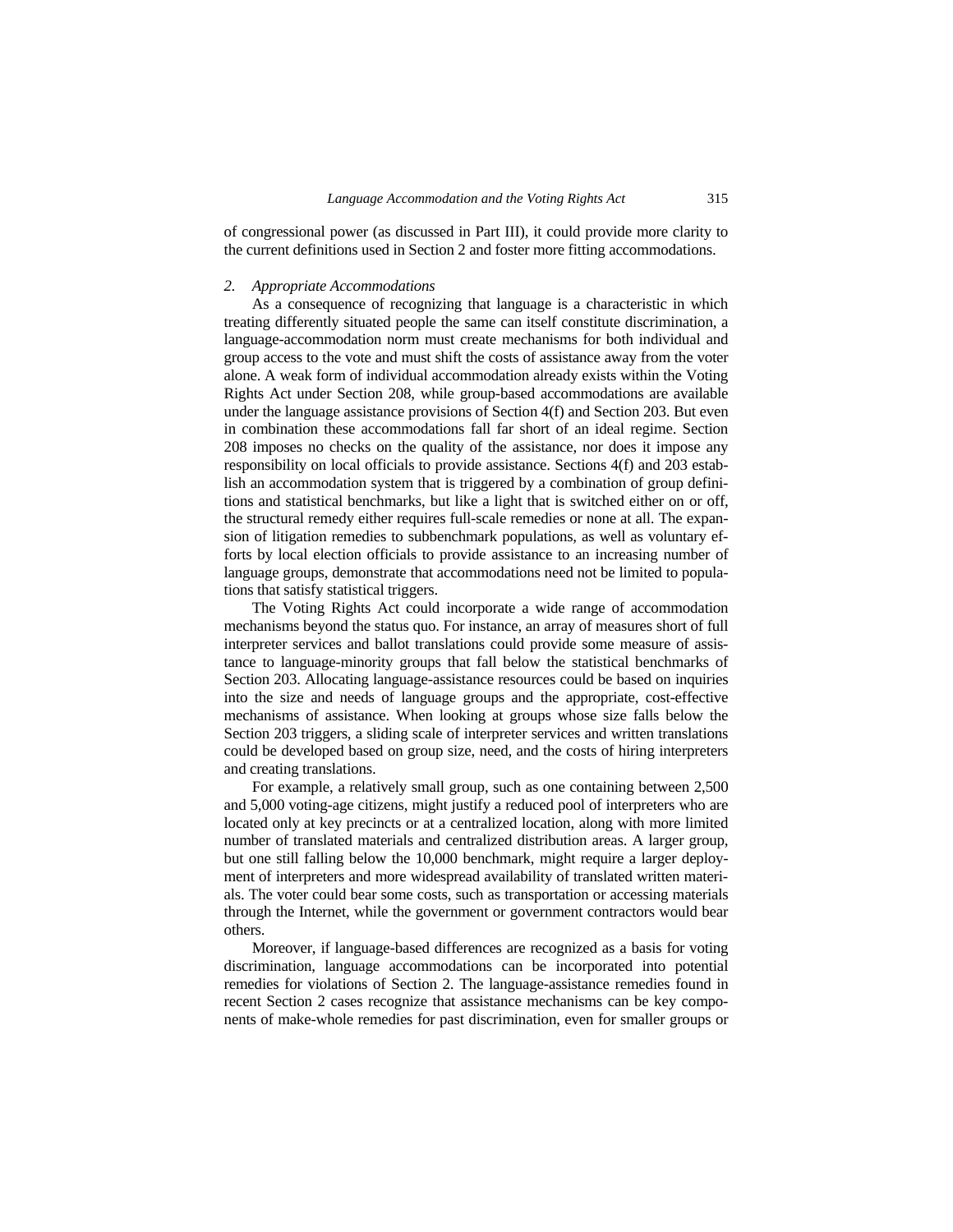groups that fall outside the formal definition of "language minority." In *City of Boston,* for example, the city agreed to provide an adequate supply of bilingual poll workers and to disseminate bilingual information to Asian-American populations that fell below the triggers of Section 203; in *Miami-Dade County,* the remedies for Haitian Creole speakers included training programs for poll workers, voter education policies, and the deployment of bilingual election employees in targeted precincts. A nascent jurisprudence involving the act's general antidiscrimination provisions can turn to recent cases such as *City of Boston* and *Miami-Dade County*  to develop remedies that mandate governmental assistance and create incentives for voters to employ personal assistors.

#### *3. Hardship Boundaries*

Governmental resources to provide language assistance are not unlimited, so costs and the concept of "hardship" must be taken into account for any language accommodation standard. But because of the basic importance of voting in a democratic society, the cost-benefit calculus of a language-accommodation regime must provide a baseline for language assistance that prevents the disenfranchisement of limited-English-proficient voters through competing claims of hardship by local jurisdictions. Under the current mandates of Section 4(f) and Section 203, the hardship calculation is built implicitly into the language of the statute: a jurisdiction with a language-minority population falling below the statistical benchmark (5% or 10,000) necessarily incurs a hardship if it had to provide language assistance, because the costs of providing an accommodation to a population that is smaller than the trigger would be excessive. But "hardship" within a broader norm of language accommodation need not be defined or bounded solely by numbers.

The costs to government in providing interpreters and written materials are not insignificant, but the burdens in addressing the needs of relatively small populations or populations outside the strict language-minority definitions need not be onerous if an appropriate *range* of language-assistance mechanisms are in place. Applying the same degree of language assistance to all limited-English-proficient voters in a city or county that are applied to Section 203 groups could impose very high costs on a jurisdiction, but measures short of deploying cadres of interpreters and translating ballots into dozens of languages could be employed without serious hardship.

For example, even the smallest number of limited-English-proficient voters can receive an accommodation by requiring jurisdictions to provide translated notices that voters can use individual assistors pursuant to Section 208. The financial costs of such basic notices would be minimal if they entailed translating (1) a small number of sentences and printing them on election materials designed for the general populace, and (2) more extensive materials that are strategically targeted for distribution to the appropriate language group. Oral notices, particularly for voters whose language has no written component, could be distributed via recorded public service announcements or to community organizations that work closely with the relevant populations. With the basic right to vote at stake, mini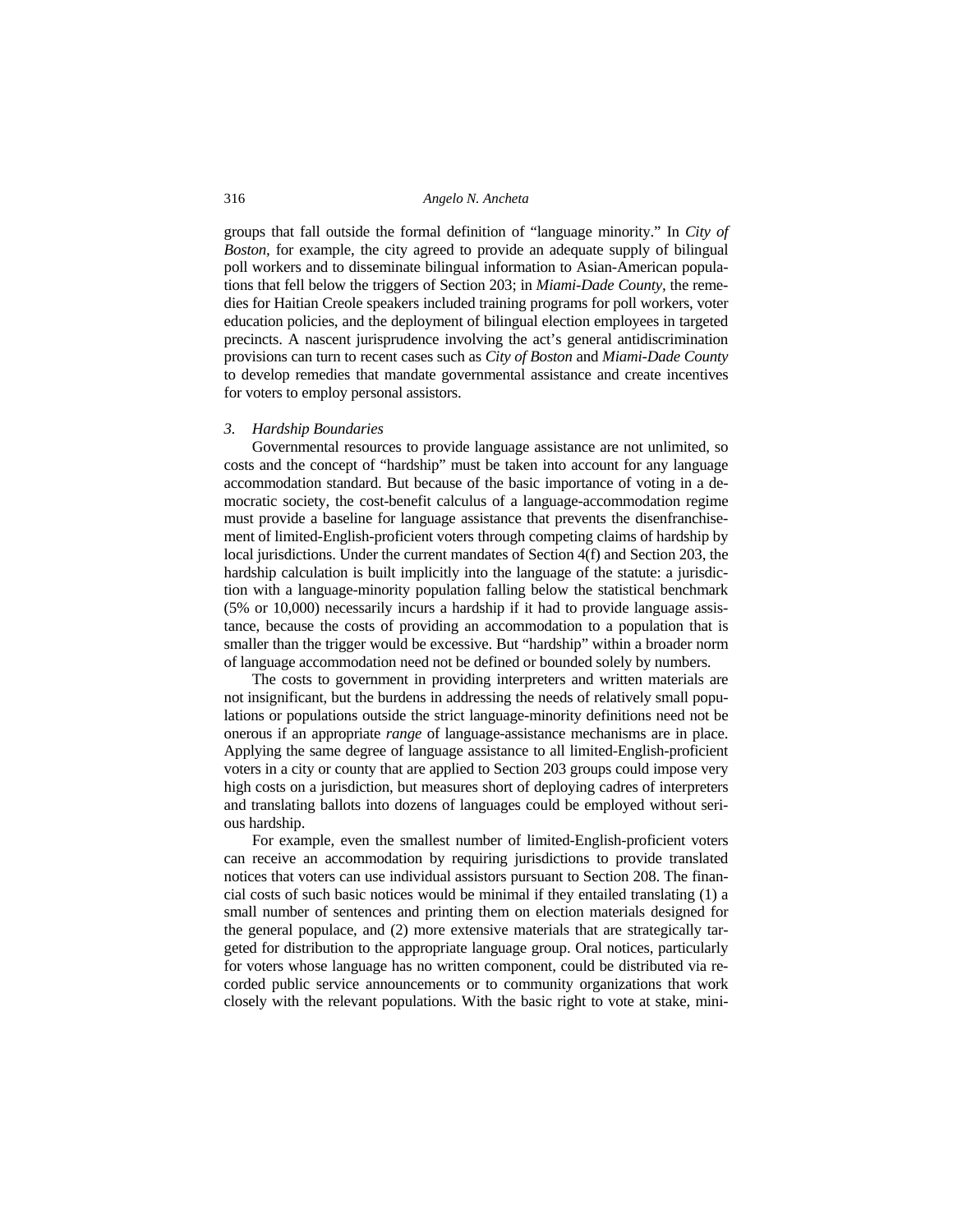mally burdensome measures should be employed so that at least some accommodation exists for all limited-English-proficient voters in a jurisdiction.

Taken together, the difference recognition, appropriate accommodations, and hardship boundaries of a language-accommodation norm are rooted in antidiscrimination law, drawing on theories and standards that are well established in both the Voting Rights Act and related areas of law. As discussed in the next section, staying within the boundaries of antidiscrimination law is essential for offering language assistance through the Voting Rights Act and still staying within recent constitutional constraints imposed upon Congress by the courts.

# **III. Implementing Language Accommodation**

Implementing a language-accommodation norm within the Voting Rights Act requires amendments to the current statute, as well as parallel developments in administrative regulations and case law. This section discusses the constitutional limitations on implementing a language-accommodation norm and suggests a strategy that focuses on both amending the current language-assistance provisions and creating legislation to expand other areas of the law. It concludes with recommendations for stronger enforcement of Title VI of the Civil Rights Act of 1964 and the Help America Vote Act of 2002.

# **A. Constitutional Limitations**

At first glance, the basic constitutionality of language assistance under the Voting Rights Act would seem uncontroversial. Congressional exercises of power to enforce the protections of the Fourteenth and Fifteenth Amendments via the act have been almost entirely upheld as constitutional and have been used as judicial benchmarks for comparing other legitimate exercises of congressional powers. In *South Carolina v. Katzenbach,*68 the U.S. Supreme Court upheld the constitutionality of major sections of the Voting Rights Act as consistent with Congress's powers to address discrimination pursuant to the Fifteenth Amendment. In *Katzenbach v. Morgan*,<sup>69</sup> the Court specifically upheld the constitutionality of using Section 4(e) to prohibit enforcement of a New York law that required English literacy as a precondition for voting and that discriminated against limited-Englishspeaking Puerto Rican voters educated in Spanish-dominant schools. The *Morgan*  Court concluded that Congress had broad powers to ban literacy tests consistent with both congressional findings of past discrimination and congressional interpretation of the equal protection clause.<sup>70</sup> The court thus concluded that Section  $4(e)$ 

 <sup>68 383</sup> U.S. 301 (1966).

<sup>69 384</sup> U.S. 641 (1966).

<sup>70</sup> The *Morgan* Court upheld congressional powers pursuant to the Voting Rights Act, even though the Supreme Court had previously ruled that literacy tests were not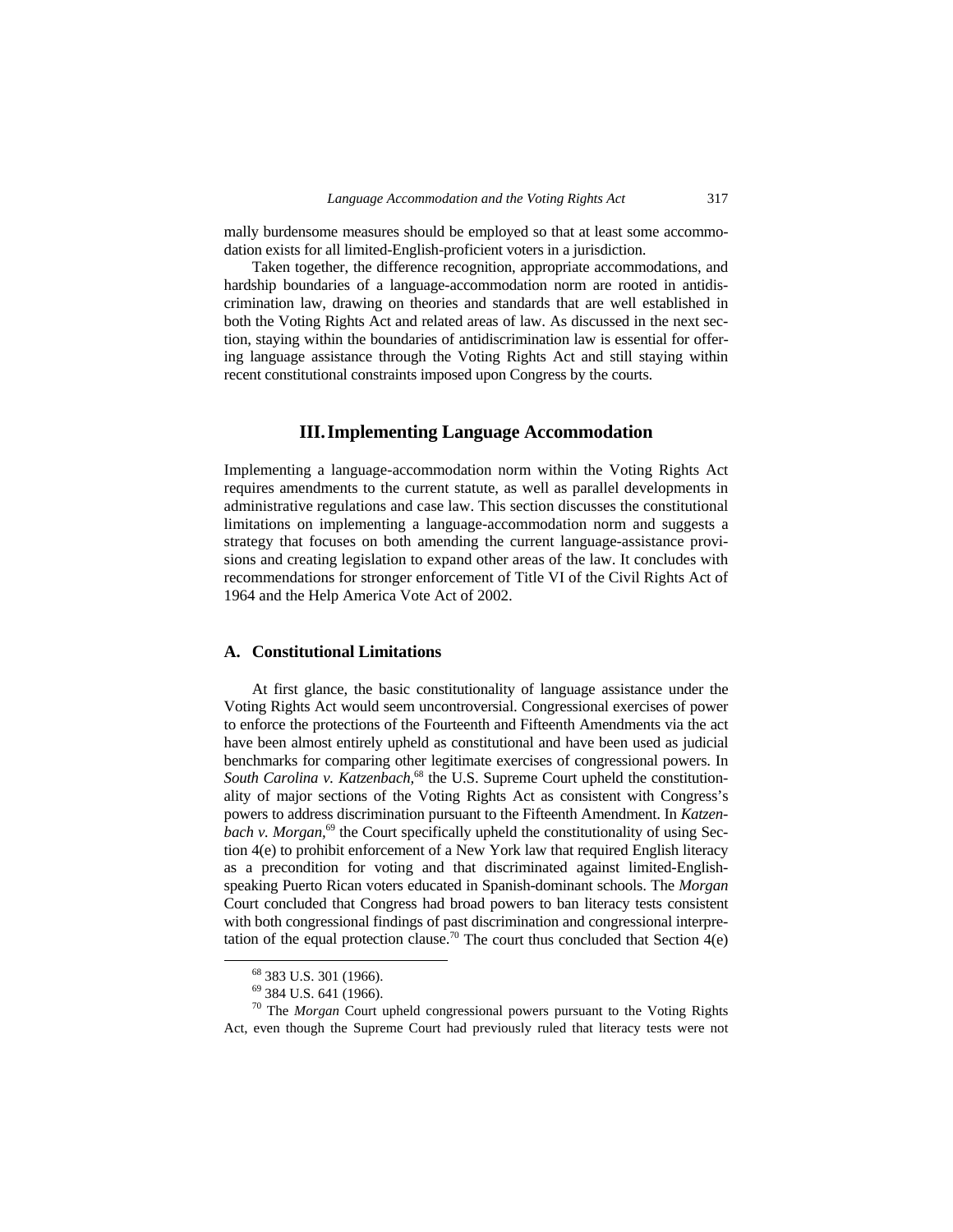was "a proper exercise of the powers granted to Congress by § 5 of the Fourteenth Amendment."<sup>71</sup>

However, congressional power over voting rights enforcement is not unlimited and was tempered in *Oregon v. Mitchell*, where a divided Court upheld several of the 1970 amendments to the Voting Rights Act, but struck down the section of the act that lowered the minimum age in state and local elections from twentyone to eighteen as exceeding congressional powers.72 More recent case law outside of the voting arena has further circumscribed Congress's powers to breach state sovereign immunity and to remedy discrimination pursuant to Section 5 of the Fourteenth Amendment, casting some doubt on *Morgan's* vitality as a general precedent.<sup>73</sup> Moreover, the powers of Congress to address language-based discrimination *per se,* rather than as a species of racial and national origin discrimination, remain problematic because the status of language groups under the Fourteenth Amendment is poorly defined by Supreme Court case law. Each of these constricting factors must be considered in developing any language accommodation regime.

# *1. Congruence and Proportionality Requirements*

Since the late 1990s, the Supreme Court's "new federalism" jurisprudence has imposed significant limits on congressional powers to create remedies against the states in order to address discrimination. In *City of Boerne v. Flores,* the Court distinguished legislation that is "remedial" and falls within the powers of Congress under Section 5 and legislation that makes a "substantive change" in rights and thus exceeds congressional powers.<sup>74</sup> The Court stated: "Congress does not enforce a constitutional right by changing what the right is. It has been given the power 'to enforce,' not the power to determine what constitutes a constitutional violation."75 The Court further concluded that "[t]here must be a congruence and proportionality between the injury to be prevented or remedied and the means

 $\overline{\phantom{a}}$ 

gious Freedom Restoration Act (RFRA), which was enacted in 1993 in response to the Supreme Court's decision in *Employment Div., Dep't of Human Res. v. Smith,* 494 U.S. 872 (1990), where the Court relaxed the protections of the First Amendment's free exercise clause in upholding a state drug law that Native Americans challenged as an infringement on their religious beliefs and their ceremonial use of peyote. The *City of Boerne* Court concluded that Congress's attempt to overturn the *Smith* case through the RFRA exceeded its § 5 powers. 521 U.S. at 508–34.<br><sup>75</sup> 521 U.S. at 519.

prohibited under the federal constitutional itself. *Id*. at 652–53; *see* Lassiter v. Northampton Elec. Bd., 360 U.S. 45 (1959). 71 *Morgan,* 384 U.S. at 652–53. 72 400 U.S. 112 (1970).

<sup>73</sup> *See generally* Richard L. Hasen, *Congressional Power to Renew the Preclearance Provisions of the Voting Rights Act After* Tennessee v. Lane*,* 66 OHIO ST. L. J. 177 (2005); Michael E. Waterstone, *Lane*, *Fundamental Rights, and Voting,* 56 ALA. L. REV. 793 (2005). 74 521 U.S. 507 (1997). *City of Boerne* focused on the constitutionality of the Reli-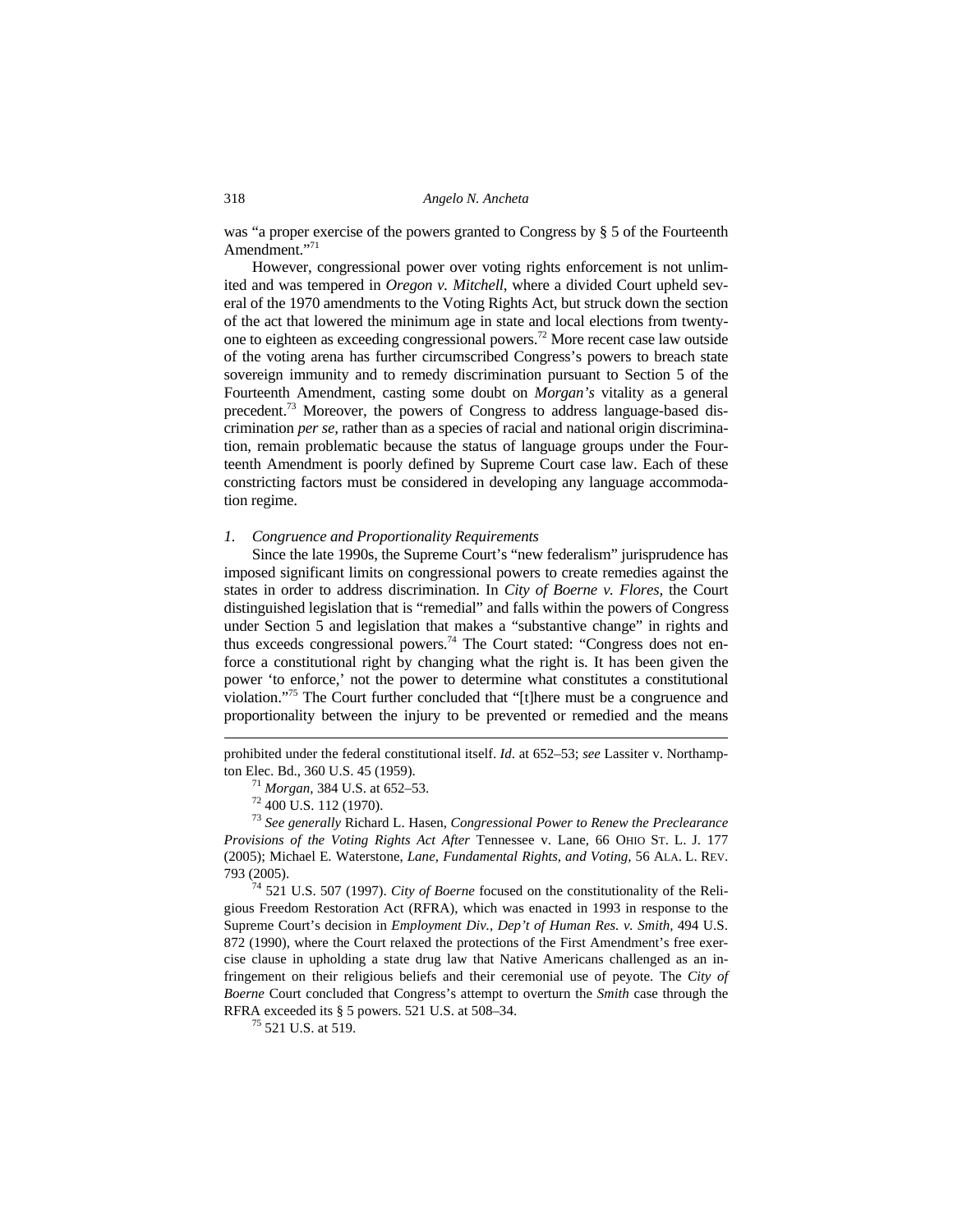adopted to that end. Lacking such a connection, legislation may become substantive in operation and effect."76

The congruence and proportionality test was further coupled with a heightened evidentiary standard in *Board of Trustees of the University of Alabama v. Garrett* to require that Congress thoroughly document state discrimination against a protected group in order to justify the piercing of sovereign immunity.<sup>77</sup> The *Garrett* Court held that Congress had exceeded its powers by authorizing individual lawsuits for damages against state governments for violations of Title I of the ADA, which contains the ADA's reasonable accommodation standards for employment. Arguing that because disability discrimination is not subject to heightened review under the equal protection clause, and because the ADA's reasonable accommodation mandate goes far beyond what the constitution requires, the *Garrett* Court concluded that Congress's response lacked proportionality and congruency. The majority found Congress's legislative record on disability-based discrimination by states to be insufficient; a pattern of widespread state discrimination against the disabled, going beyond the record of private discrimination, would have been necessary to support a strong congressional remedy.

Some of the Court's most recent cases have lessened *Garrett's* evidentiary requirements, at least in cases involving gender discrimination and the fundamental interest in gaining access to the courts, which are both subject to heightened review under the equal protection clause. In *Nevada Department of Human Resources v. Hibbs,*<sup>78</sup> the Court upheld the authorization of lawsuits against states under the Family Medical Leave Act, which entitles eligible employees to take up to twelve weeks of unpaid annual leave from work for, among other things, serious health conditions affecting a spouse. The *Hibbs* Court did not insist on a strong empirical basis for the contention that gender-role stereotyping and discrimination often occur through differential state employment policies, relying on the fact that the Court had already recognized that gender should be subject to heightened equal protection review. Similarly, in *Tennessee v. Lane*<sup>79</sup> the Court upheld congressional action authorizing lawsuits against states for violating Title II of the ADA, which prohibits the exclusion of disabled individuals from public services and programs, where the disabled plaintiff was denied the fundamental right of access to courts.

The Court's federalism jurisprudence continues to evolve, so there are no absolute answers to the question of whether a language accommodation regime would necessarily satisfy the Court's most recently developed standards. There are, nevertheless, strong parallels between language assistance in voting and the factual and legal predicates of *Hibbs* and *Lane.* Like access to the courts, the right to vote is a fundamental interest that can invoke strict scrutiny under the equal protection clause. Moreover, both the courts and Congress have documented dis-

<sup>&</sup>lt;sup>76</sup> *Id.* at 520.<br><sup>77</sup> 531 U.S. 356 (2000).<br><sup>78</sup> 538 U.S. 721 (2003).

<sup>79 541</sup> U.S. 509 (2004).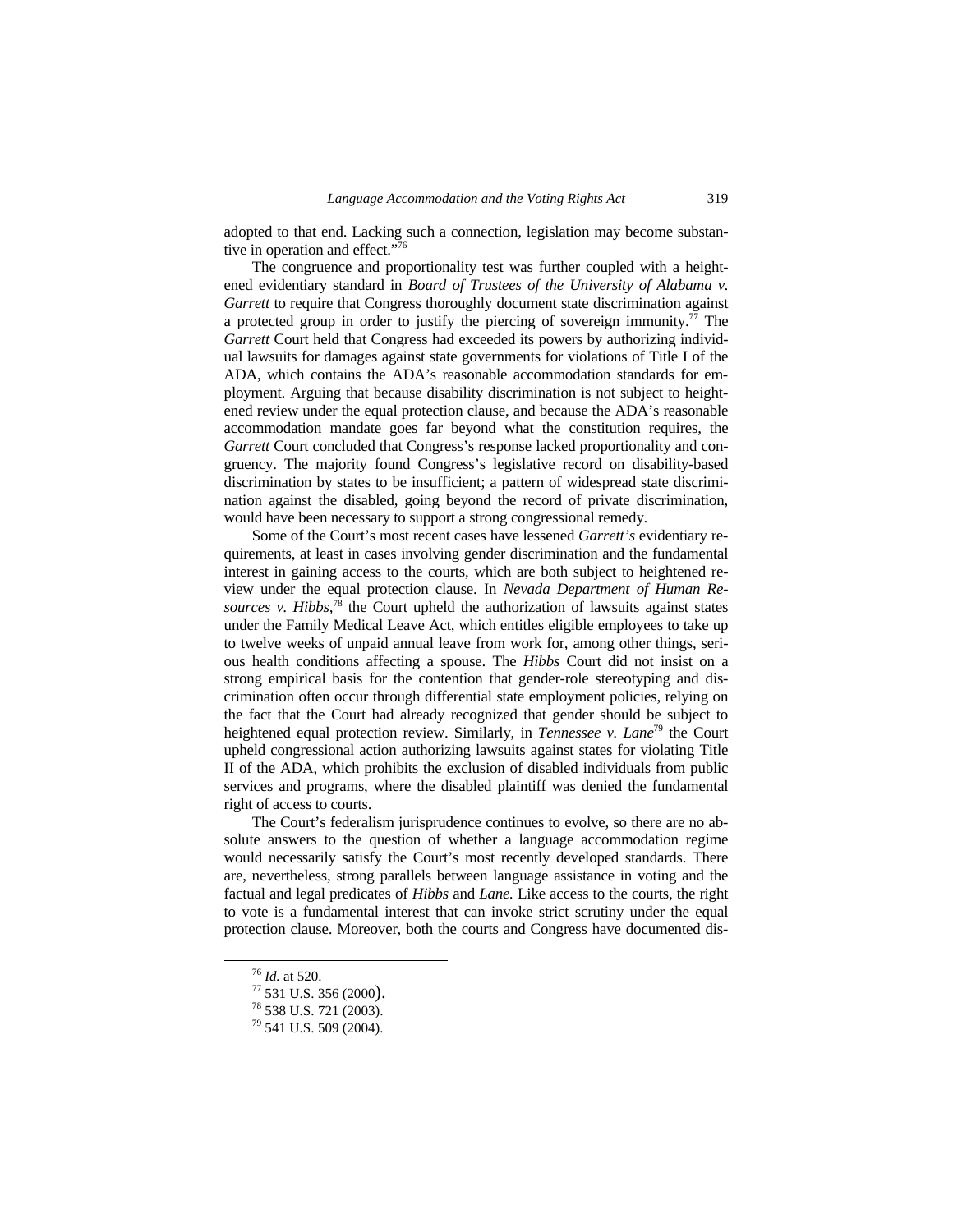crimination against members of language-minority groups, and national origin has been squarely recognized as a suspect classification for equal protection purposes. *Hibbs* itself also suggests that the Court is willing to accept weak versions of accommodations as proportional responses to equal protection violations. Requiring employers to grant unpaid leave time is a mild form of accommodation designed to shift some of the costs of family-related leaves to the employer.

In any case, any accommodation requirements that go beyond the existing requirements of the Voting Rights Act must be well supported by evidence of discrimination.80 In 2006, Congress compiled an extensive record to establish the proportionality of its response in reauthorizing Sections 4(f) and 203. For instance, the House Judiciary Committee's report on H.R. 9 summarized several of its findings in this way:

The continued need for bilingual support is reflected by: (1) the increased number of linguistically isolated households, particularly among Hispanic and Asian American communities; (2) the increased number of language minority students who are considered to be English language learners, such that students do not speak English well enough to understand the required curriculum and require supplemental classes; (3) the continued disparity in educational opportunities as demonstrated by the disparate impact that budget shortfalls have on language minority citizens, and the continued need for litigation to protect English language learners; and (4) the lack of available literacy centers and English as a Second Language programs.<sup>81</sup>

This type of evidence, along with additional evidence on discrimination and growing needs among limited-English-proficient voters outside the current language-minority groups, should lead the courts to uphold language mandates as constitutional.<sup>82</sup>

<sup>&</sup>lt;sup>80</sup> In finding a lack of proportionality between the ADA's reasonable accommodation requirements and the record of state government discrimination against the disabled, the *Garrett* Court noted that the accommodation duty under the ADA "far exceeds what is constitutionally required in that it makes unlawful a range of alternate responses that would be reasonable but would fall short of imposing an 'undue burden' upon the employer. The Act also makes it the employer's duty to prove that it would suffer such a burden, instead of requiring (as the Constitution does) that the complaining party negate reasonable bases for the employer's decision." 531 U.S. at 372. Even with the more relaxed standards implied by *Hibbs* and *Lane,* the Court's admonition against unusually strong accommodation remedies argues in favor of creating a strong evidentiary record of past discrimination in the language arena.<br><sup>81</sup> H.R. Rep. No. 109–478, at 59 (2006).

<sup>82</sup> *See, e.g.,* Brenda Fathy Abdelall, Note, *Not Enough of a Minority?: Arab Americans and the Language Assistance Provisions (Section 203) of the Voting Rights Act,* 38 U. MICH. J. L. REFORM 911, 924–32 (2005) (discussing discrimination and language assistance needs among Arab Americans).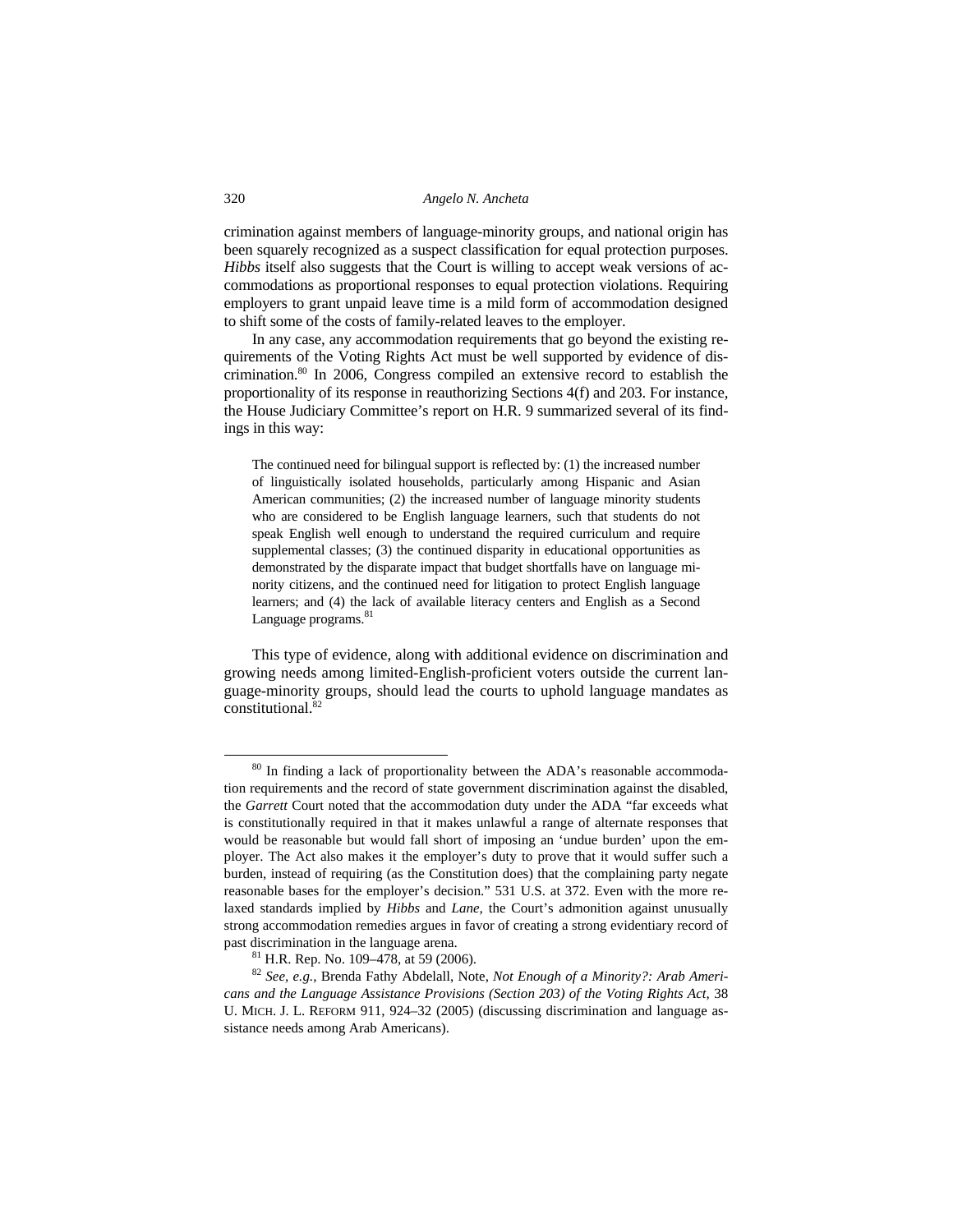#### *2. Language as a Suspect Classification*

Another key question is whether accommodations that create statutory rights on the basis of language proficiency alone would satisfy constitutional requirements. As currently defined, the act's language-minority category closely tracks race and national origin; however, adding a new definition such as "discrimination based on language proficiency" poses another set of questions regarding Congress's expansion of the equal protection clause beyond its current constellation of rights. The Supreme Court's equal protection jurisprudence regarding language status, untethered from race or national origin, is not well developed, and the Court has never held that limited-English-proficiency alone is a suspect classification deserving heightened scrutiny.<sup>83</sup>

Unlike agency regulations that have enunciated a connection between language and disparate impacts on national origin groups, the Court's equal protection jurisprudence has been nearly silent on the relationship between language and national origin. While the Supreme Court has struck down bans on the use of languages other than English as violating due process,<sup>84</sup> it has had little to say about protections for limited-English-proficient individuals. In *Hernandez v. New York,* the Supreme Court's only modern case addressing language-based discrimination under the equal protection clause, the Court upheld the use of peremptory strikes by prosecutors who argued that they had struck potential jurors in a jury venire based on their bilingualism and their potential inability to listen and follow a court interpreter, not on race or national origin.85 Justice Kennedy's plurality opinion in *Hernandez* rejected a connection between bilingual ability and race under the specific facts of the case, but he did make clear that language could in some instances serve as proxy for race:

Just as shared language can serve to foster community, language differences can be a source of division. Language elicits a response from others, ranging from admiration and respect, to distance and alienation, to ridicule and scorn. Reactions of the latter type all too often result from or initiate racial hostility. . . . It may well

<sup>&</sup>lt;sup>83</sup> Indeed, a number of lower federal courts have held that language does not identify members of a suspect class and have upheld English-only public services and conditions as constitutional. In *Soberal-Perez v. Heckler,* for instance, the Second Circuit rejected a claim that the Secretary of Health and Human Services' failure to provide forms in Spanish violated equal protection, and stated: "A classification is implicitly made, but it is on the basis of language, i.e., English-speaking versus non-English-speaking individuals, and not on the basis of race, religion or national origin. Language, by itself, does not identify members of a suspect class." 717 F.2d 36, 41 (2d Cir. 1983), *cert. denied,* 466 U.S. 929 (1984); *see also* Frontera v. Sindell, 522 F.2d 1215, 1219 (6th Cir. 1975) ("We are not dealing here with a suspect nationality or race."); Carmona v. Sheffield, 475 F.2d 738, 739 (9th Cir. 1973) (holding that the state's choice "to deal only in English has a

reasonable basis"). 84 *See* Meyer v. Nebraska, 262 U.S. 390 (1923); Yu Cong Eng v. Trinidad, 271 U.S. 500 (1926).<br><sup>85</sup> 500 U.S. 352 (1991).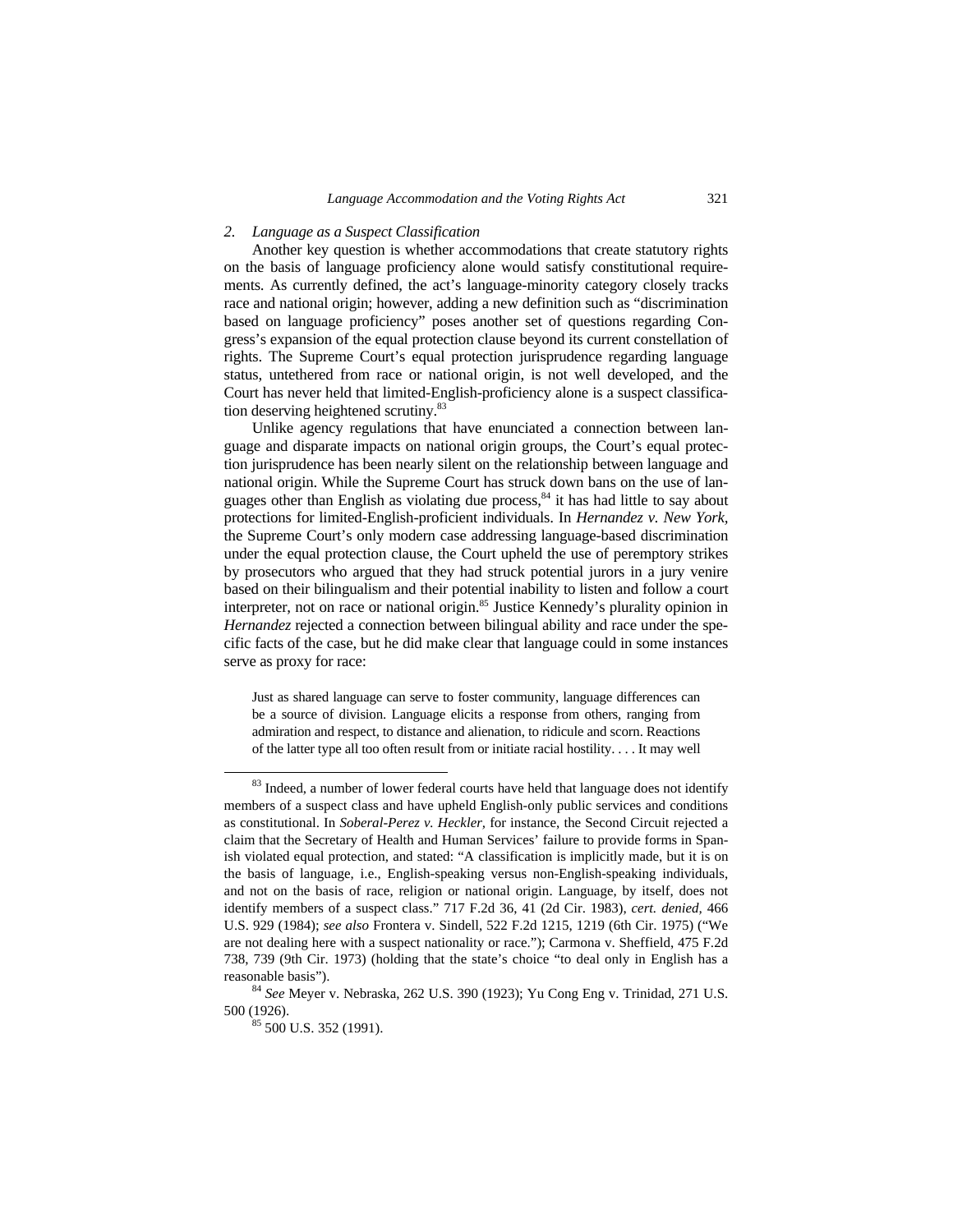be, for certain ethnic groups and in some communities, that proficiency in a particular language, like skin color, should be treated as a surrogate for race under an equal protection analysis.<sup>86</sup>

Without a square holding that limited-English-proficiency forms the basis for a suspect classification, a language-accommodation measure must either be coupled analytically with race or national origin or it must be evaluated through the lens of rationality review, which implies that the *City of Boerne/Garrett* line of cases may constrain the remedies and accommodations developed on the basis of limited-English-proficiency. This is not to say that Congress cannot prohibit discrimination on the basis of English proficiency; the legislative response must be proportional, and the Court's more searching review of antidiscrimination laws based on the nonsuspect classes of age<sup>87</sup> and disability suggests that there may be comparable restrictions on congressional measures addressing language discrimination. Consequently, a safer course to help ensure the constitutionality of an accommodations measure under the Voting Rights Act may be to rely on a group definition such as national origin, which rests on solid constitutional ground as a suspect classification, and to employ administrative regulations to help cement the relationship between limited-English-proficiency and national origin discrimination.

# **B. Enforcing Accommodations Norms**

In recent years, there has not been a groundswell of legislative activity to expand language rights, and it would be naive to ignore the political opposition to subsidizing governmental language assistance of any kind, whether in the voting arena or in areas such as education and social services. Indeed, the depth of the controversies over language assistance crystallized in 2006 during the House of Representatives' floor debates on H.R. 9, which reauthorized Sections 4(f) and 203 for an additional twenty-five years. An amendment offered by Representative Steve King would have eliminated the act's language assistance provisions, but was defeated by a 238–185 vote—an indication that current opposition to language assistance measures is well beyond token. Given present-day political constraints, a pragmatic strategy for legislative change could focus on modest changes to the language-assistance provisions, documented by adequate

<sup>&</sup>lt;sup>86</sup> *Id.* at 371.<br><sup>87</sup> In *Kimel v. Florida Board of Regents*, the Court ruled that Congress's authorization of damages lawsuits against the states through the Age Discrimination in Employment Act exceeded Congress's Section 5 powers because there had been no historical pattern of age discrimination and because age is not a "suspect class" subject to heightened review under the equal protection claus—and indeed can be a legitimate basis for government classifications. 528 U.S. 62 (2000). Congress's abrogation of sovereign immunity therefore lacked congruence and proportionality.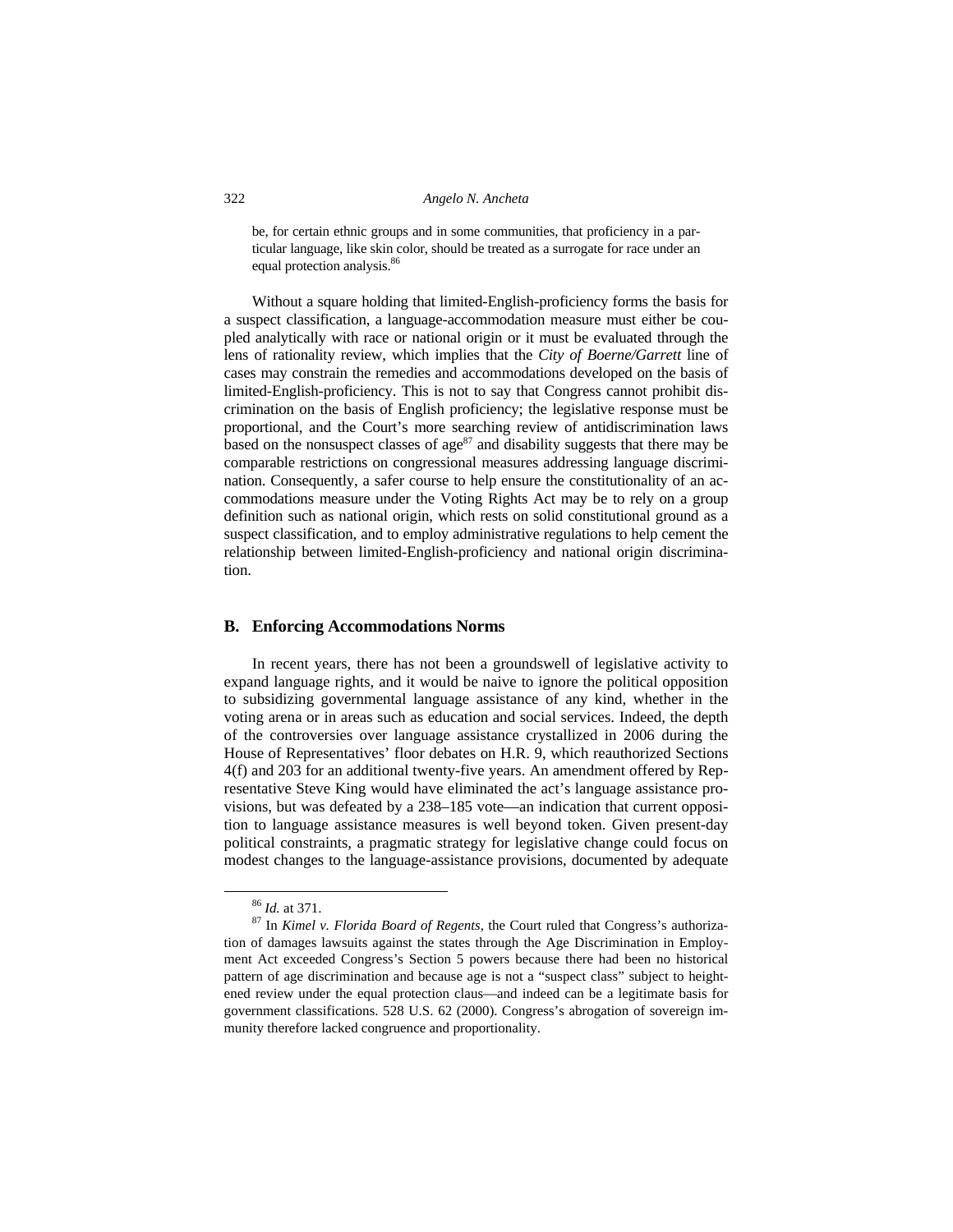research and evidence of ongoing discrimination against language groups, as well as changes to the permanent provisions of the act and its implementing regulations.

*Amending Section 4(f) and Section 203.* As discussed above, the languageassistance provisions offer no safety net for language-minority voters whose numbers fall below the statistical triggers. Lowering numerical thresholds to a figure such as 7,500 offers a useful amendment that could lead to coverage of more jurisdictions and more voters, but it would still replicate a model that offers no protections for subtrigger populations. A more flexible, sliding scale approach would offer a preferable regime—not as a substitute, but as an adjunct to a threshold mechanism that requires full accommodations for large-enough language-minority groups in a jurisdiction. Subtrigger groups could be ordered by categories—for example, (A) 9,999–7,500, (B) 7,499–5,000, (C) 4,999–2,500, and (D) 2,499 or below—and appropriate accommodations, such as partial or targeted language assistance, could be deployed with each category. For purposes of structural remediation, the basic definitions of the language-minority groups do not have to be amended, except to reflect Congress's addition of groups that have been shown to have suffered comparable levels of discrimination in education and the political process.

*Section 2 and Regulatory Enforcement.* The permanent provisions of the Voting Rights Act raise a different set of issues, particularly with the Supreme Court's recent cases posing limits on the creation of accommodations that might exceed congressional powers. The language minority definition in Section 2, drawn from the act's remedial provisions, creates race-like categories to address status-based discrimination, but it does not adequately address language proficiency as a distinct source of voting discrimination. Adding "national origin" as a basis for illegal discrimination would remove the limits imposed by the current definitions and allow the importation of administrative standards from other federal civil rights laws.

Along with an amendment to the statute, regulations comparable to the Title VI and Executive Order 13166 agency mandates would add greater clarity to Section 2's general prohibition on discrimination and provide additional support for litigation remedies. Without duplicating the requirements under Section 203 and Section 4(f), regulations could focus on mandates and recommendations that cover all limited-English-speaking voters in a jurisdiction and do not require that illiteracy levels for language groups exceed the national average. A regulatory scheme could also include mechanisms for jurisdictions to provide notices of the Section 208 assistor provisions to all voters in their ballot materials and to translate notices based on cost-benefit calculations. This is an example of a minimally intrusive requirement that should conform to constitutional limits.

*Applying Title VI to Voting Rights.* Title VI and Executive 13166 Order offer statutory and regulatory bases for developing flexible language-accommodation measures. Although private rights of action to enforce Title VI's disparate impact regulations can no longer be initiated because of recent Supreme Court case law,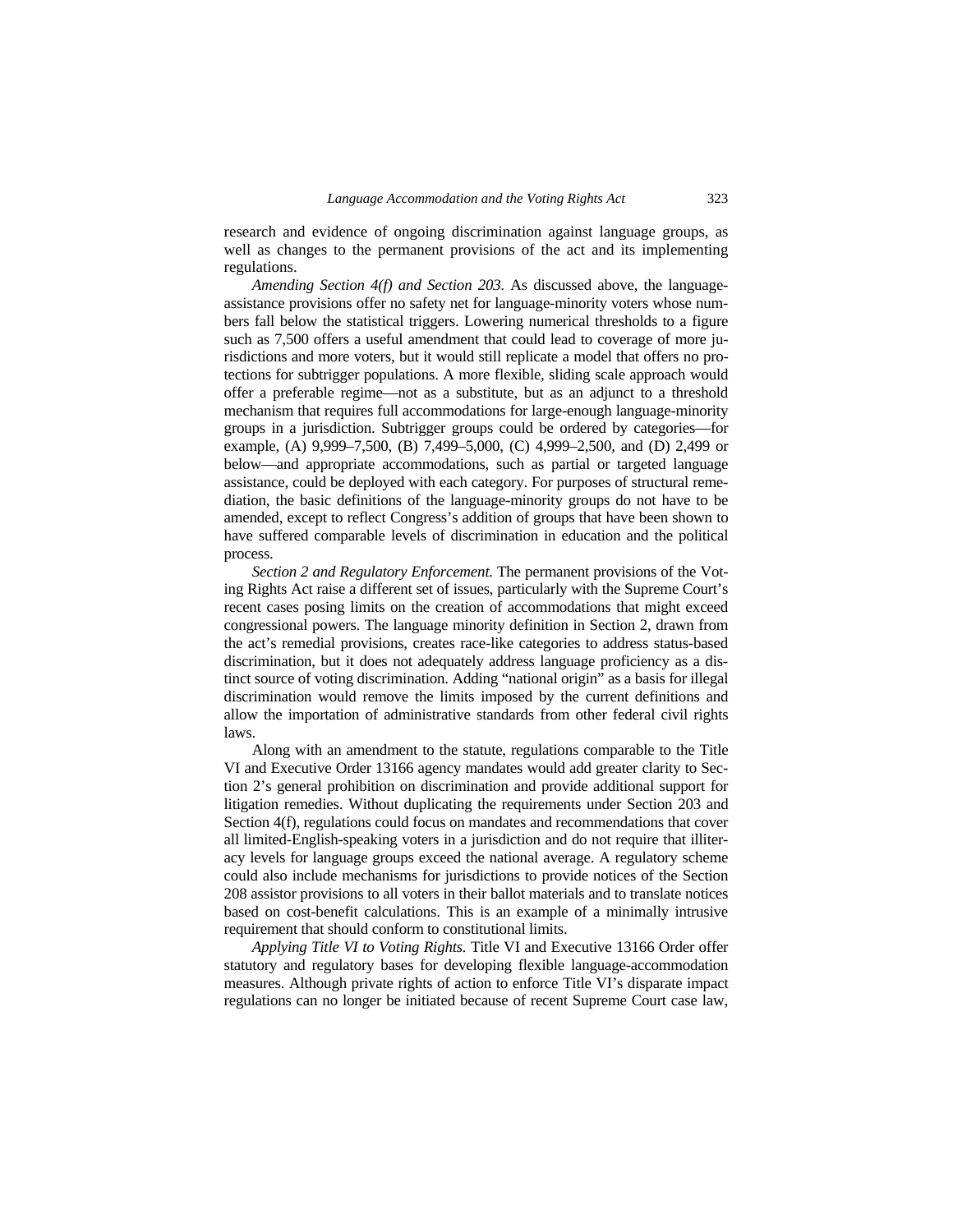agency action is still available to enforce the regulations.<sup>88</sup> The Department of Justice can enforce these regulations and guidelines directly, while various federal agencies can attach requirements through their funding programs, including the payments and grants in support of the Help America Vote Act, which offers substantial federal dollars for improvements to state and local election systems.<sup>89</sup>

*Election Assistance Laws.* Given the constitutional limitations on congressional remedies under the antidiscrimination laws, election laws such as the Help America Vote Act that are predicated on federal funding offer additional mechanisms to enforce language-accommodation norms. HAVA itself offers a system of government payments and grants that allows language measures to be incorporated into states' voting system improvements and technological innovations. The law already contains provisions for payments to the states for "[i]mproving the accessibility and quantity of polling places, including providing physical access for individuals with disabilities, providing nonvisual access for individuals with visual impairments, and providing assistance to Native Americans, Alaska Native citizens, and to individuals with limited proficiency in the English language."90 Moreover, HAVA requires that voting systems for federal elections must "provide alternative language accessibility pursuant to the requirements of section 203 of the Voting Rights Act of 1965."<sup>91</sup>

Although still viewed with some skepticism and still presenting security and accessibility problems, new technologies such as direct record electronic voting systems do have the potential to lower the costs and burdens imposed upon government to implement written translations. The lack of appropriations to support the HAVA mandates has been a major stumbling block to developing voting systems with strong language accommodations.<sup>92</sup> But HAVA and other election assistance laws based on congressional appropriations still have the potential to provide greater access to limited-English-proficient voters, as well as the advantage of bypassing the strictures of the Supreme Court's recent decisions on congressional enforcement by being attached to Congress's spending powers, rather than Congress's powers pursuant to the Fourteenth Amendment.

# **Conclusion**

When Congress amended the Voting Rights Act in 1975 to recognize discrimination against language minorities, it created powerful mechanisms to ensure the right to vote and to increase the participation of minority voters. Yet, the guaran-

<sup>&</sup>lt;sup>88</sup> Private rights of action remain viable as well, as long as intentional discrimination is alleged. *See* Alexander v. Sandoval, 532 U.S. 275, 279–80 (2001).<br><sup>89</sup> 42 U.S.C. § 15301 et seq.<br><sup>90</sup> *Id.* § 15301(b)(1)(G).

<sup>&</sup>lt;sup>91</sup> *Id.* § 15481(a)(4).<br><sup>92</sup> See Daniel P. Tokaji, *Early Returns on Election Reform: Discretion, Disenfranchisement, and the Help America Vote Act*, 73 GEO. WASH. L. REV. 1206, 1219 (2005).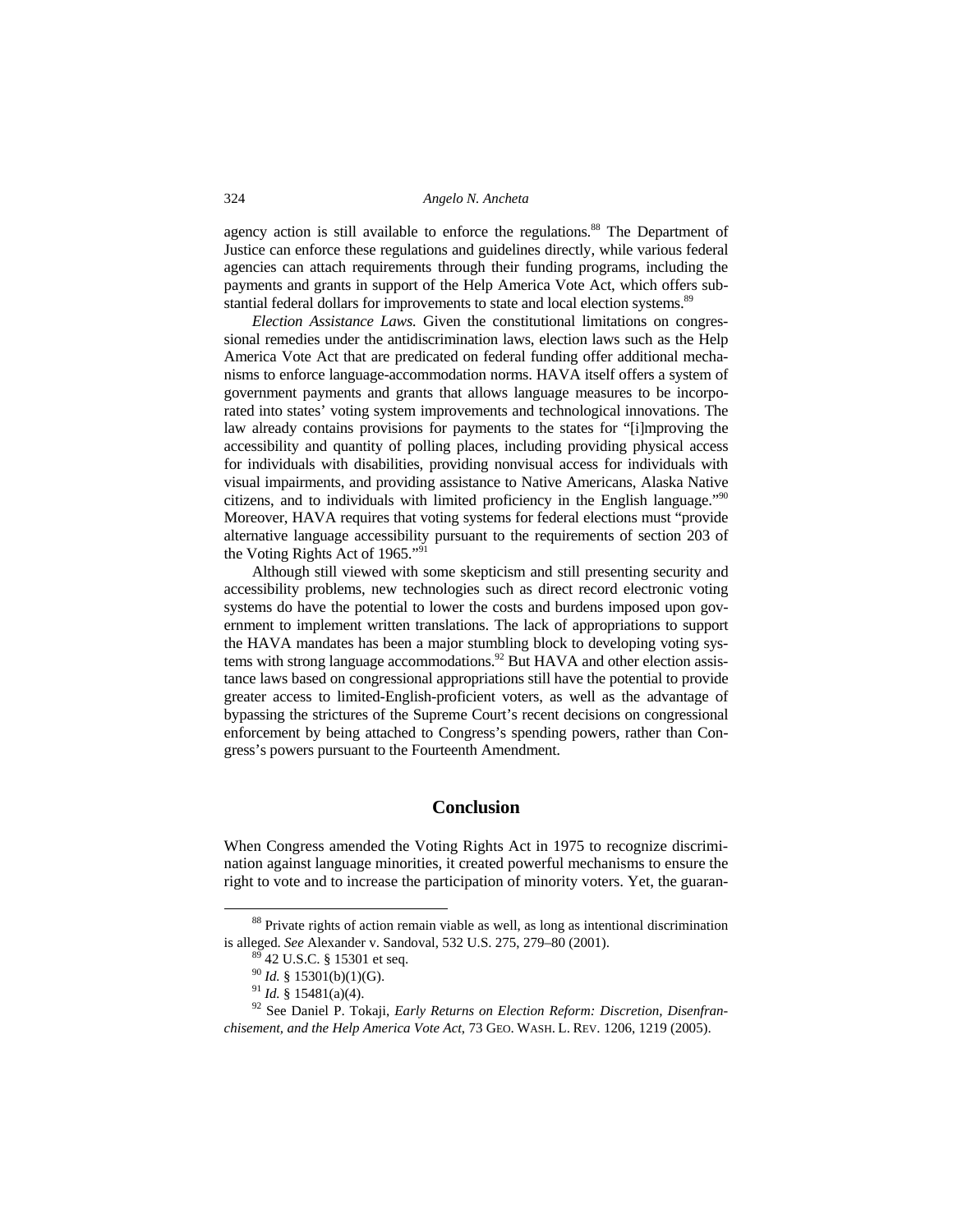tees have been uncertain and often incomplete. The current law has limitations, and the proposed model of language accommodation attempts to improve the statute and its implementation and to place the Voting Rights Act in greater alignment with other federal antidiscrimination laws. But implementing a small yet important set of changes in a single law must also be supported by a broader norm that acknowledges the linguistic diversity of the United States and an overriding goal of increasing civic engagement and electoral participation by all Americans. An antidiscrimination policy is not a substitute for an agenda that includes public policies under which both language assistance and Englishlanguage learning are integrated into public services and the educational system. The proposed model is simply one step in advancing that agenda.